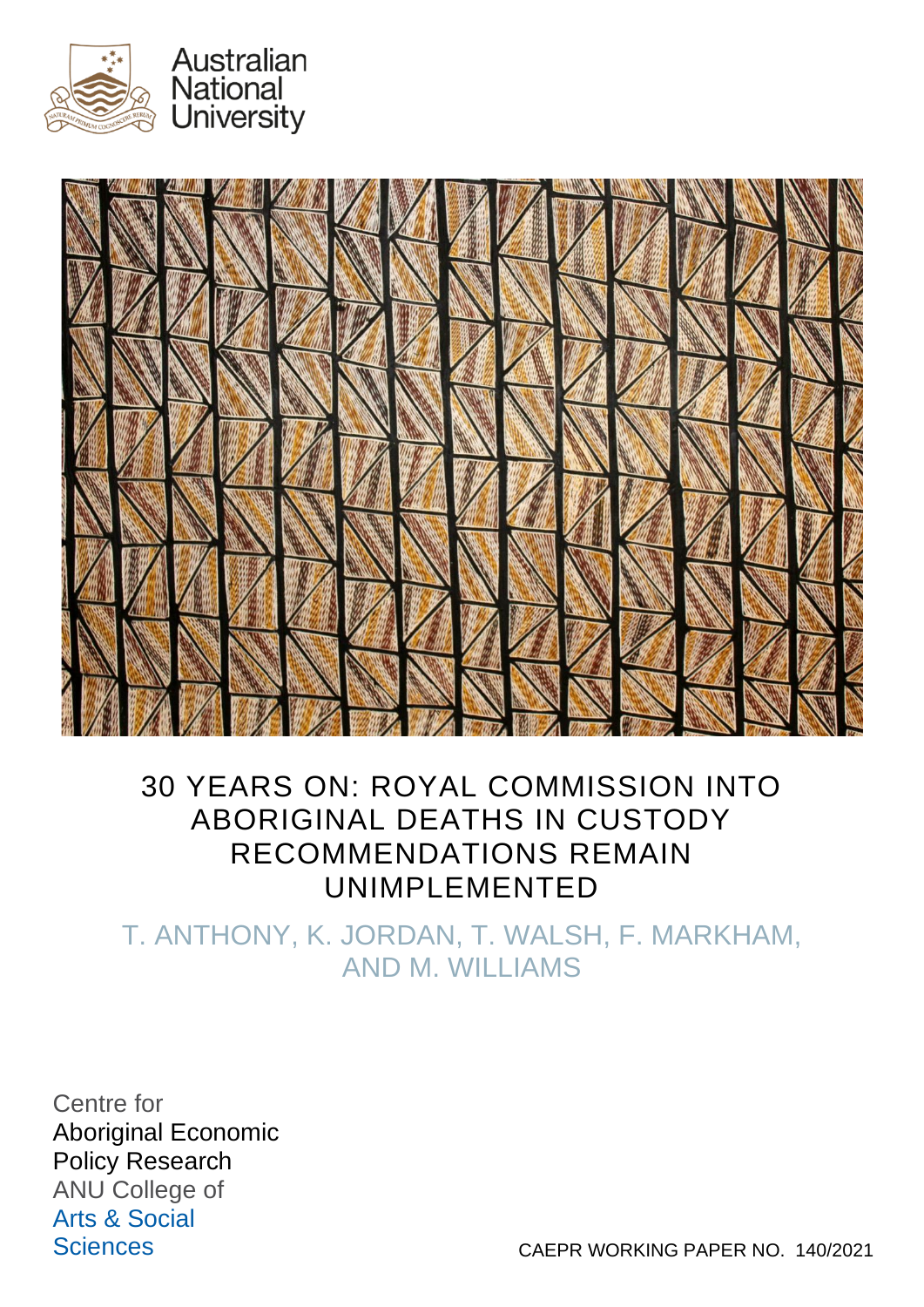#### <span id="page-1-0"></span>**Series note**

The Centre for Aboriginal Economic Policy Research (CAEPR) undertakes high-quality, independent research to further the social and economic development and empowerment of Indigenous people throughout Australia.

For more than 30 years, CAEPR has aimed to combine academic and teaching excellence on Indigenous economic and social development and public policy with realism, objectivity and relevance.

CAEPR maintains a substantial publications program, including Research Monographs, Discussion Papers, Working Papers and Topical Issues.

The CAEPR Working Paper series exists to disseminate preliminary research findings, to share ideas about a topic, or to elicit discussion and feedback. All Working Papers are subject to internal peer review.

All CAEPR publications are available in electronic format for free download from CAEPR's website:

#### [caepr.cass.anu.edu.au](http://caepr.cass.anu.edu.au/)

CAEPR is located within the Research School of Social Sciences in the College of Arts & Social Sciences at the Australian National University (ANU). The Centre is funded from a range of sources, including ANU, the Australian Research Council, industry and philanthropic partners, and Australian state and territory governments.

*As with all CAEPR publications, the views expressed in this Working Paper are those of the author(s) and do not reflect any official CAEPR position.*

> Professor Tony Dreise Director, CAEPR Research School of Social Sciences College of Arts & Social Sciences Australian National University, April 2021

Front cover image:

Terry Ngamandarra Wilson, Gulach (detail), painting on bark, private collection © Terry Ngamandarra, licensed by Viscopy, 2016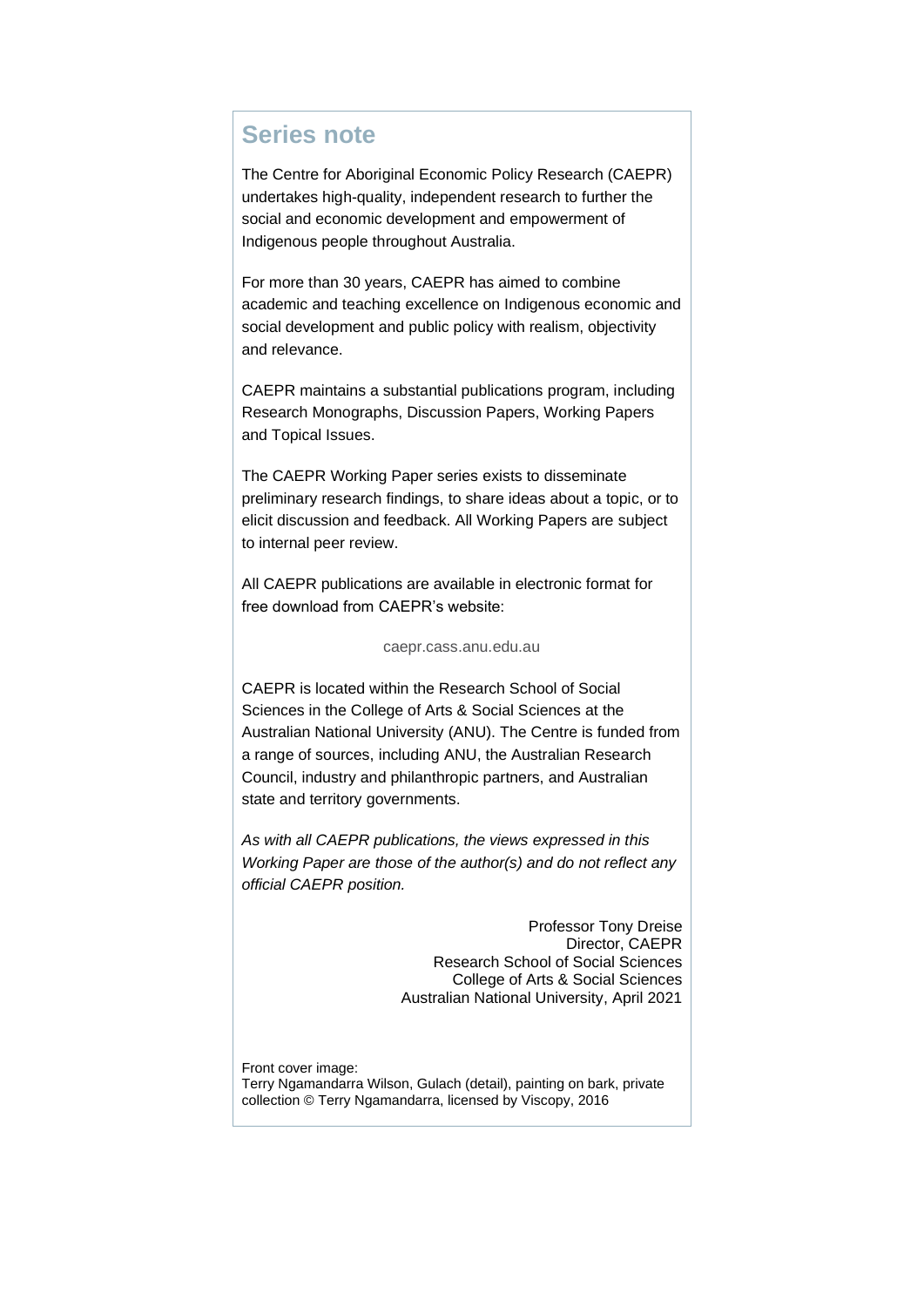#### Working Paper No. 140/2021

DOI [10.25911/22AJ-0608](https://doi.org/10.25911/22AJ-0608) ISSN 1442-3871 ISBN 978-1-925286-59-5

#### All CAEPR Publications are available to download from

[<caepr.cass.anu.edu.au/research/publi](http://caepr.cass.anu.edu.au/research/publications/) [cations>.](http://caepr.cass.anu.edu.au/research/publications/)

Centre for Aboriginal Economic Policy Research Research School of Social Sciences College of Arts & Social Sciences Australian National University

Suggested citation: Anthony, T., Jordan, K., Walsh, T., Markham, F., & Williams, M. (2021). *30 years on: Royal Commission into Aboriginal Deaths in Custody recommendations remain unimplemented* (Working Paper No. 140/2021), Centre for Aboriginal Economic Policy Research, Australian National University.

**Thalia Anthony** is a Professor in the Faculty of Law, University of Technology Sydney. **Kirrily Jordan** is a Visiting Fellow at the Centre for Aboriginal Economic Policy Research (CAEPR), College of Arts & Social Sciences, Australian National University. **Tamara Walsh** is a Professor in the T.C. Beirne School of Law, University of Queensland. **Francis Markham** is a Research Fellow at CAEPR. **Megan Williams** is an Associate Professor and Assistant Director of the National Centre for Cultural Competence at The University of Sydney.

# 30 years on: Royal Commission into Aboriginal Deaths in Custody recommendations remain unimplemented

T. Anthony, K. Jordan, T. Walsh, F. Markham, M. Williams

#### <span id="page-2-0"></span>**Abstract**

This paper outlines concerns with the 2018 Deloitte Access Economics review of the implementation of the 339 recommendations of the Royal Commission into Aboriginal Deaths in Custody (RCIADIC). Here, we update a statement produced by Jordan et al. in December 2018, which argued that due to its scope and methodology, the Deloitte review had the potential to misrepresent the extent to which the RCIADIC recommendations had been implemented. Drawing on coronial inquest reports, we cite new evidence of the failure of governments to implement key RCIADIC recommendations and the fatal consequences for First Nations lives.

We argue that there is a risk that misinformation may influence policy and practice responses to First Nations deaths in custody, and opportunities to address the widespread problems in Indigenous public policy in Australia may be missed. In particular, current approaches too often ignore the principles of self-determination and the realities of laws and policies as experienced by First Nations peoples. We reiterate arguments for the development of national independent monitoring of Indigenous deaths in custody and further work towards the implementation of the recommendations of RCIADIC. We also call on the Australian Government to provide a response to the Australian Law Reform Commission's 2017 Inquiry on Indigenous Incarceration Rates.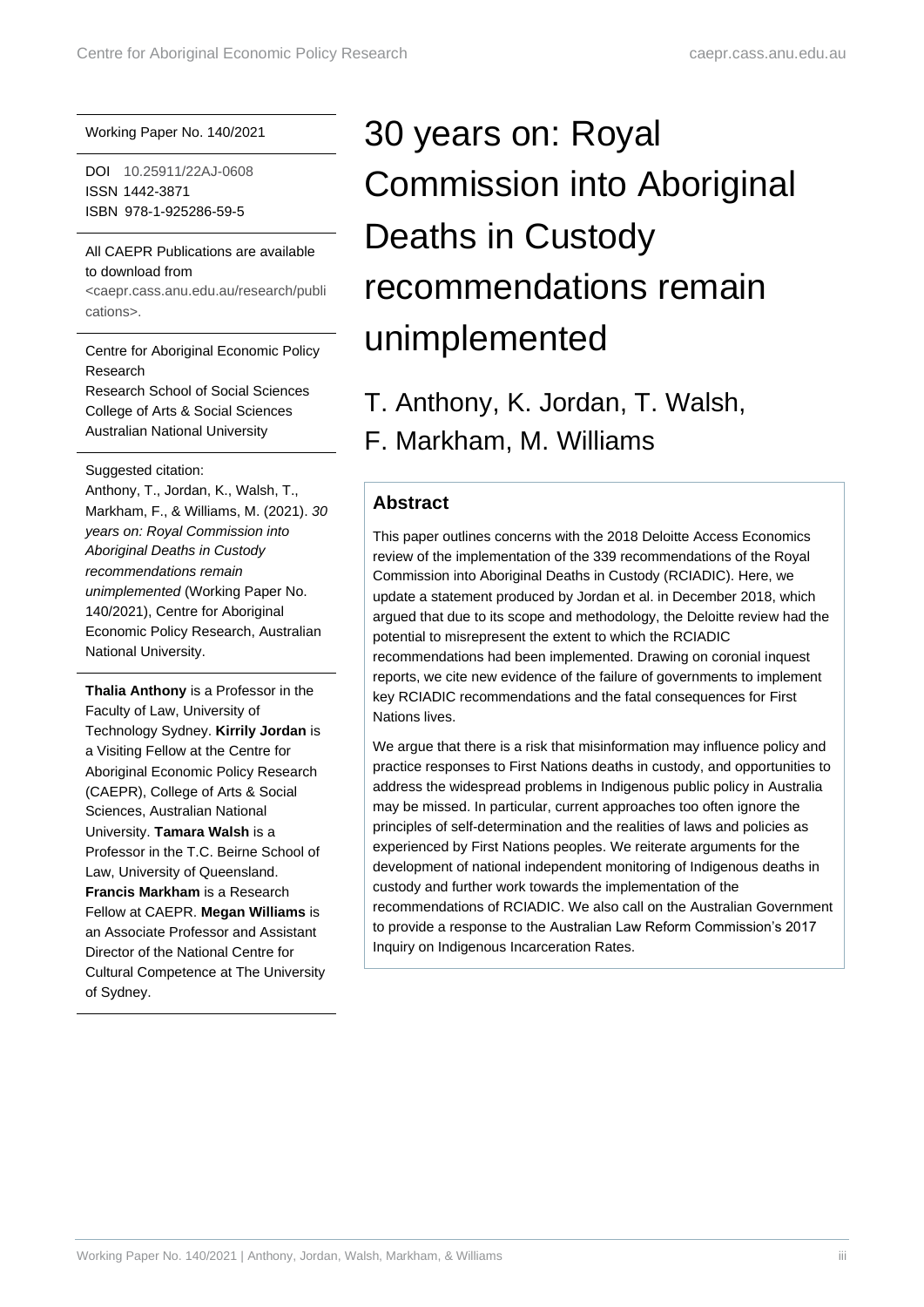#### <span id="page-3-0"></span>**Acknowledgments**

The authors are grateful for helpful comments on an earlier draft from Janet Hunt, Mike Dillon and Seán Kerins. We thank the National Aboriginal and Torres Strait Islander Legal Services (NATSILS), Roxanne Moore and Hannah McGlade for their initiative to instigate this report.

<span id="page-3-1"></span>

| <b>Acronyms</b> |                                                                                            |
|-----------------|--------------------------------------------------------------------------------------------|
| ABS             | Australian Bureau of Statistics                                                            |
| ACCHO           | Aboriginal and Torres Strait Islander Community-<br><b>Controlled Health Organisations</b> |
| <b>ACT</b>      | <b>Australian Capital Territory</b>                                                        |
| AHNT            | Aboriginal Housing NT                                                                      |
| <b>AMSANT</b>   | Aboriginal Medical Services Alliance of the NT                                             |
| ANU             | <b>Australian National University</b>                                                      |
| <b>ATSIC</b>    | Aboriginal and Torres Strait Islander Commission                                           |
| <b>CAEPR</b>    | Centre for Aboriginal Economic Policy Research                                             |
| CDC             | Cashless Debit Card                                                                        |
| CDEP            | <b>Community Development Employment Projects</b>                                           |
| <b>CDP</b>      | <b>Community Development Programme</b>                                                     |
| IAS             | Indigenous Advancement Strategy                                                            |
| <b>NATSILS</b>  | National Aboriginal and Torres Strait Islander Legal<br>Services                           |
| <b>NACCHO</b>   | National Aboriginal Community Controlled Health<br>Organisation                            |
| <b>NT</b>       | Northern Territory                                                                         |
| <b>NTER</b>     | Northern Territory Emergency Response                                                      |
| <b>RCIADIC</b>  | Royal Commission into Aboriginal Deaths in Custody                                         |
| SEAM            | School Enrolment and Attendance through Welfare<br><b>Reform Measure</b>                   |
| UN              | <b>United Nations</b>                                                                      |
|                 |                                                                                            |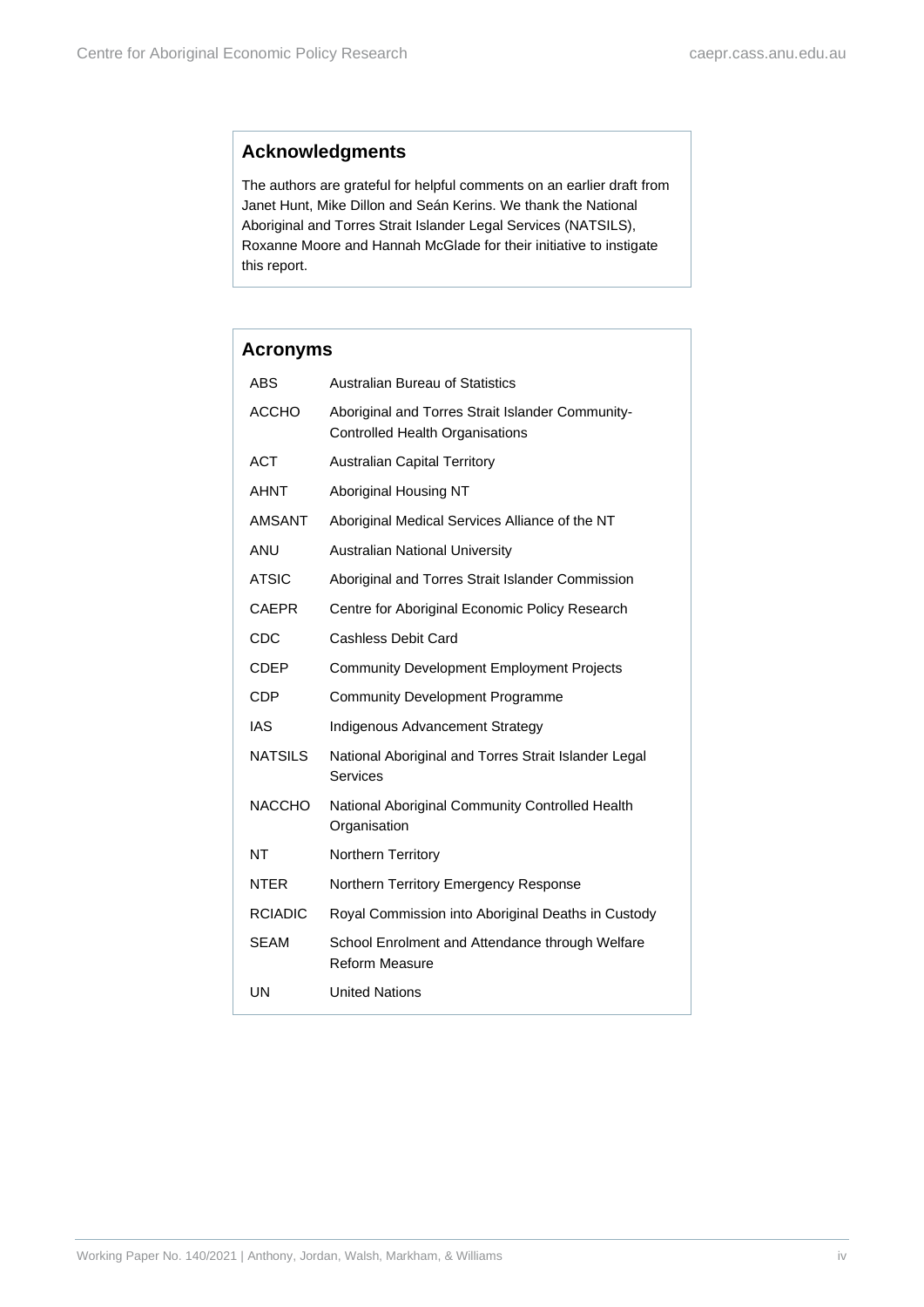### **Contents**

| Series note                                                                               | ii  |
|-------------------------------------------------------------------------------------------|-----|
| Abstract                                                                                  | iii |
| Acknowledgments                                                                           | iv  |
| Acronyms                                                                                  | iv  |
| Figures                                                                                   | vi  |
| Introduction: Impetus for revised response                                                |     |
| Government's continued reliance on the Deloitte report                                    |     |
| Substantive outcomes: The rise in First Nations incarceration rates and deaths in custody |     |
| Scope of the Deloitte review and methodological shortcomings                              | 5   |
| Substantive findings of the review                                                        | 6   |
| Conclusion                                                                                | 16  |
| References                                                                                | 17  |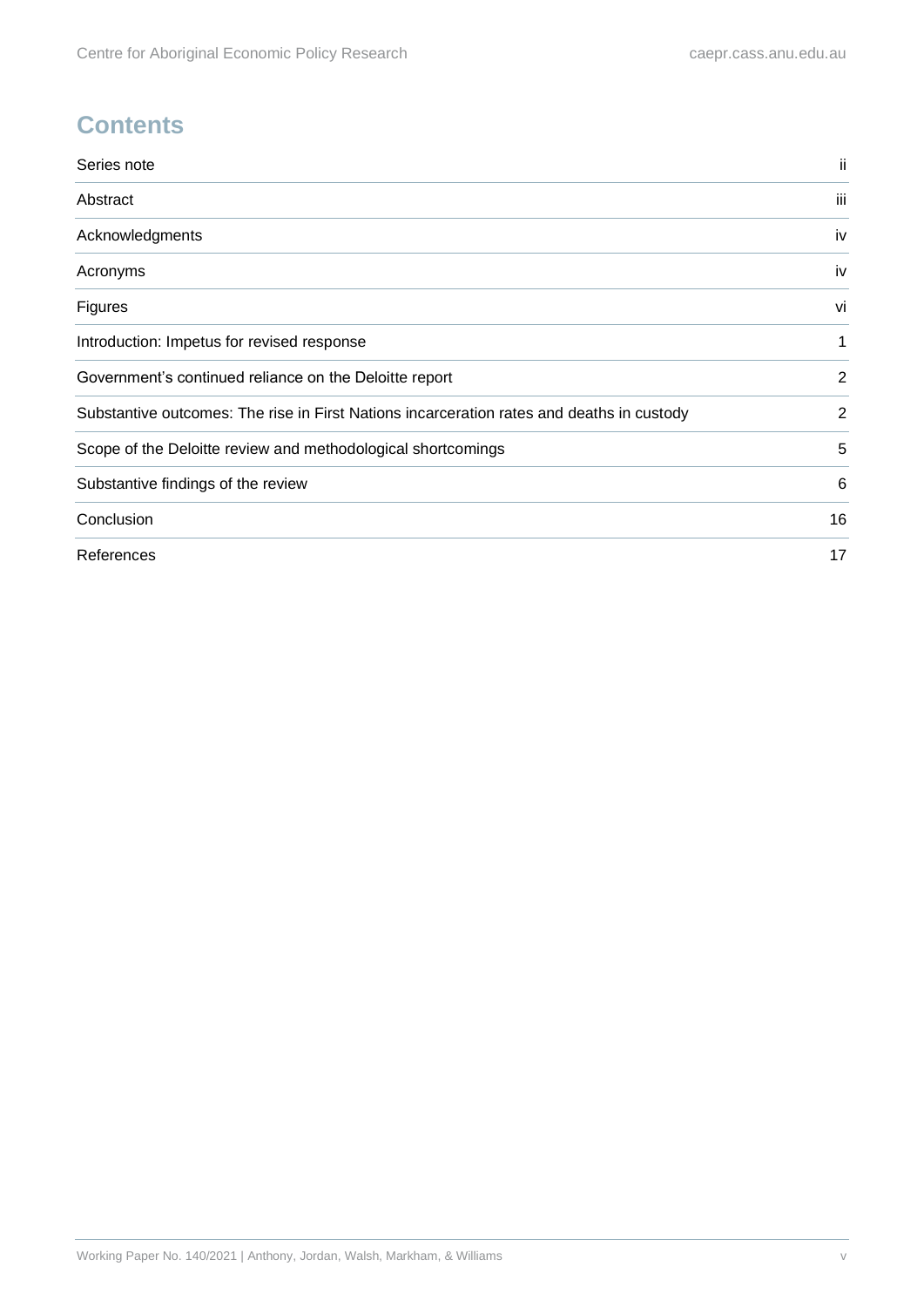# <span id="page-5-0"></span>**Figures**

| Fig. 1   | First Nations incarceration rate, 1990–2020                                       |  |
|----------|-----------------------------------------------------------------------------------|--|
| Fig. $2$ | Percentage of the total prison population who are First Nations people, 1988–2020 |  |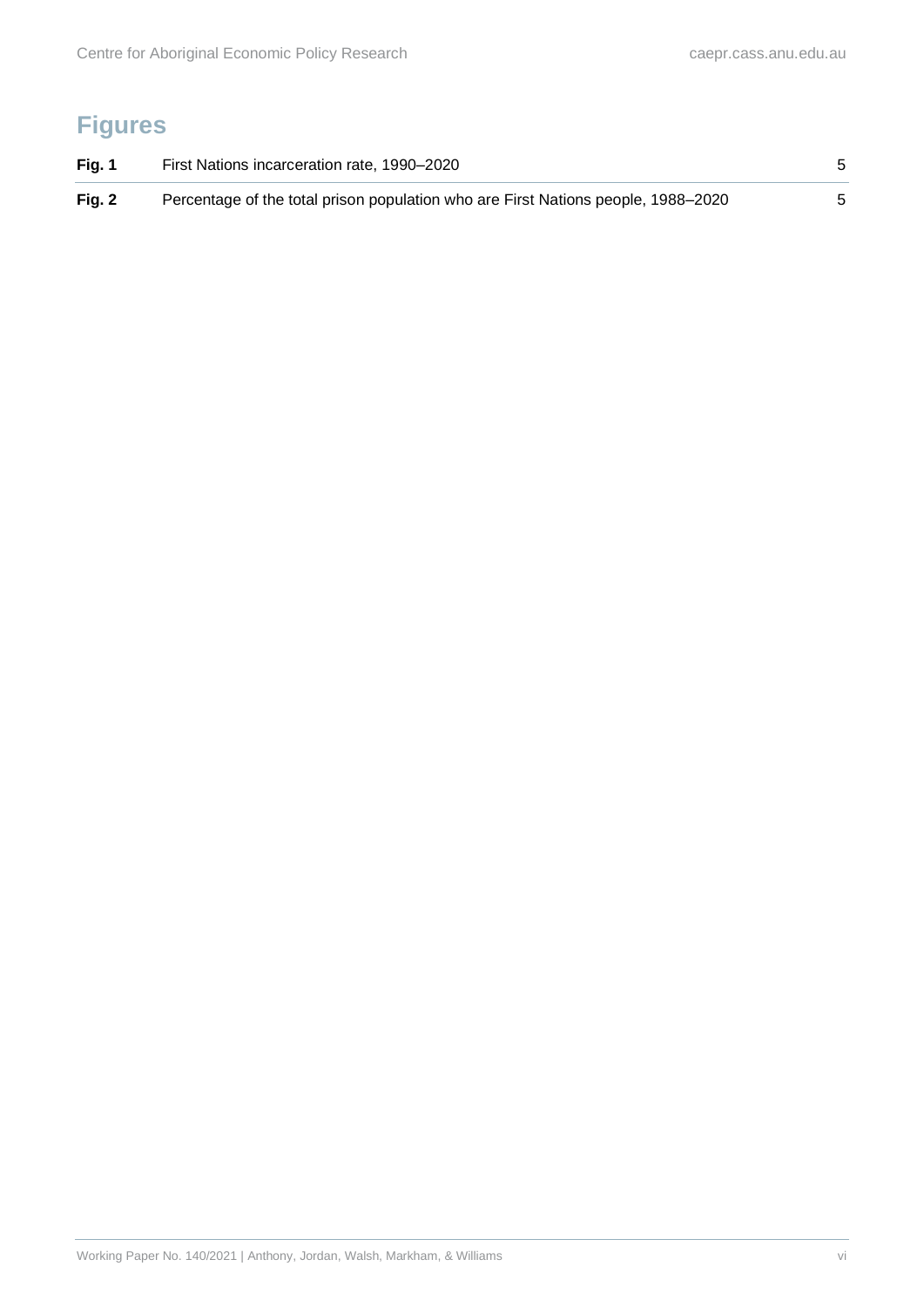### <span id="page-6-0"></span>**Introduction: Impetus for revised response**

In December 2018, academics and professionals with expertise in the policy areas examined by the Royal Commission into Aboriginal Deaths in Custody (RCIADIC) prepared a statement (Jordan et al., 2018) to express serious concerns with the Deloitte Access Economics review of the implementation of the RCIADIC recommendations tabled in the Australian Senate on 24 October 2018 (Deloitte Access Economics, 2018). We raised concerns with the scope of the review, its methodology and substantive findings. This was published by CAEPR as a Topical Paper 4/2018. In March 2021, in the lead-up to the 30th anniversary of the RCIADIC Final Report on 15 April 2021, we were approached by the National Aboriginal and Torres Strait Islander Legal Services (NATSILS) to update this statement in light of increasing First Nations<sup>1</sup> incarceration rates, the rising number of deaths in custody and mounting national concern about the inhumane ways in which First Nations people are treated in custodial environments. In preparing this new paper, the four original authors joined with one new author to review the Deloitte review in light of developments over the past three years and on the eve of the 30th anniversary of the RCIADIC Final Report. We have provided a more comprehensive response that sheds lights on recent First Nations deaths in custody, issues of systemic racism in the penal system and the failure of governments to adhere to a commitment to First Nations self-determination. We assert that First Nations deaths in custody could have been prevented had the Commonwealth, state and territory governments adhered to the implementation of RCIADIC recommendations.

Our original response to the Deloitte review was formulated because the review had the potential to misinform policy and practice responses to First Nations deaths in custody and other law and policy areas considered by the RCIADIC. Government reliance on the Deloitte review to inform policy decisions risks increasing First Nations deaths in custody because it misinterprets the extent to which the recommendations of RCADIC have been implemented and misapprehends what is needed to reduce the incidence of First Nations deaths in custody. We maintain that the Deloitte review's finding that 78% of the 339 recommendations have been fully or mostly implemented is highly questionable, and that it obscures the issue of the effectiveness of any responses to the RCIADIC recommendations.

We estimate that as of April 9, 2021, there have been 474 deaths in custody since the RCIADIC. This number has been ascertained from the sum of Australian Institute of Criminology data between 1991 and 2019, news articles and corrective services notifications since mid-2019. This is a likely an under-estimate of the deaths in custody because corrective services often fail to provide contemporaneous public reports of deaths in custody at the time of their occurrence. This was recently brought to the attention of the public in New South Wales (NSW) parliamentary debates in March 2021.<sup>2</sup>

Our research at the time of our initial response to the Deloitte review, in December 2018, suggested that very few of the RCIADIC recommendations have been implemented and in fact many of the recommendations have been directly contravened by government laws and policies. We expressed concerns in relation to the methodology of the report and the sources that it relied on. In this revised response in April 2021 we reiterate these concerns and add new concerns that have arisen from governments' continued neglect of recommendations and from ongoing practices in custody that defy recommendations.

<sup>1</sup> The authors respectfully use First Nations as the collective name for Aboriginal and Torres Strait Islander peoples.

<sup>2</sup> See, e.g., NSW Police Commissioner's response to questioning on this topic[: https://www.abc.net.au/news/2021-03-09/two-indigenous](https://www.abc.net.au/news/2021-03-09/two-indigenous-deaths-in-custody-in-sydney-last-week/13229962)[deaths-in-custody-in-sydney-last-week/13229962.](https://www.abc.net.au/news/2021-03-09/two-indigenous-deaths-in-custody-in-sydney-last-week/13229962) See also Walsh & Counter (2019).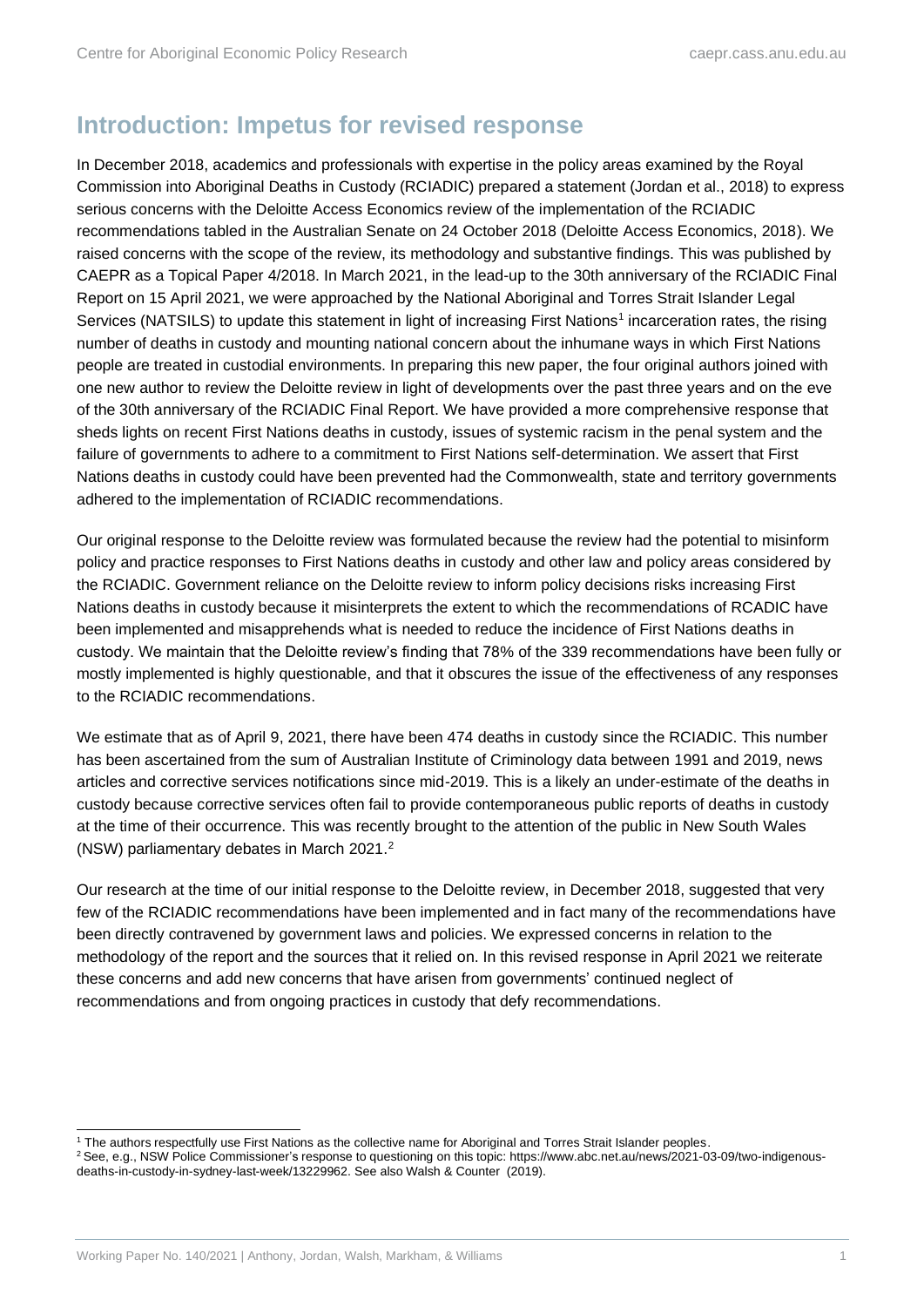### <span id="page-7-0"></span>**Government's continued reliance on the Deloitte report**

The Australian Government continues to rely on the Deloitte report to defend its implementation of the RCIADIC. On this basis, the Australian Government rules out further substantive action to implement the RCIADIC recommendations, prevent deaths in custody and dignify the lives of all First Nations people. For example in the midst of Black Lives Matter/Justice for First Nations Deaths in Custody rallies in mid-2020, the Minister for Indigenous Australians, the Hon. Ken Wyatt MP, tweeted (Wyatt, 2020):

*It's important to note that an independent review of the RCIADIC recommendations (conducted in 2017) found that the Australian Government has fully or mostly implemented 91% of recommendations for which it has responsibility.*

As recently as March 26, 2021, Senator Stoker, the Assistant Minister to the Attorney-General, repeated this claim during Senate Estimates, asserting that 'It's also true to say that of the recommendations in that report 91% have been fully or mostly implemented, 8% have been partially implemented and only one was not' (Senate Finance and Public Administration Legislation Committee, 2021, p. 22).

Reliance on the Deloitte report also emerged in the Australian Government's National Report to the United Nations (UN) Universal Periodic Review in December 2020. In its report, the Australian Government used the Deloitte report to defend its record on First Nations deaths in custody and, indeed, highlight its progress. The government professed to have addressed the main recommendations that remained unimplemented at the time of the Deloitte report and suggested that the only remaining shortcomings related to reporting. The Australian Government noted (Attorney-General's Department, 2020):

*In October 2018, the Australian Government commissioned an independent review into the implementation status of the recommendations of the Royal Commission into Aboriginal Deaths in Custody (1991). The review found 78% of 339 recommendations have been fully or mostly implemented, 16% partially implemented and 6% have not been implemented. Many aspects of the recommendations partially or not implemented have been superseded by subsequent government actions and policies. Areas where the recommendations have not been implemented in full relate to the intensity of reporting on progress of implementation and reporting on data on deaths in police custody.*

We maintain that this is a misrepresentation of the facts of the Australian Government's response to the recommendations of the RCIADIC. Many key recommendations have not been implemented to this day. The Australian Government has failed to take the necessary leadership to coordinate implementation with states and territories, in consultation with First Nations representatives (see RCIADIC Recommendation 1), and implement recommendations relevant to its own jurisdiction such as in relation self-determination. This failure to implement the recommendations has contributed to increasing First Nations incarceration and is directly related to many First Nations deaths that have occurred in custody over the past three decades. We are concerned that the Australian Government's reliance on the Deloitte report to suggest otherwise and thereby evade an imperative to act is an inappropriate rewriting of history with serious consequences for First Nations lives.

# <span id="page-7-1"></span>**Substantive outcomes: The rise in First Nations incarceration rates and deaths in custody**

In focusing on counting actions (or 'outputs'), the Deloitte report fails to look at substantive outcomes from the RCIADIC. Many outcomes central to the concern of RCIADIC have continued to worsen. In particular, the commitments of RCIADIC to reduce the number of Aboriginal people in custody (Recommendation 148). Our concerns were encapsulated by Isabella Higgins and Loretta Florance (2020):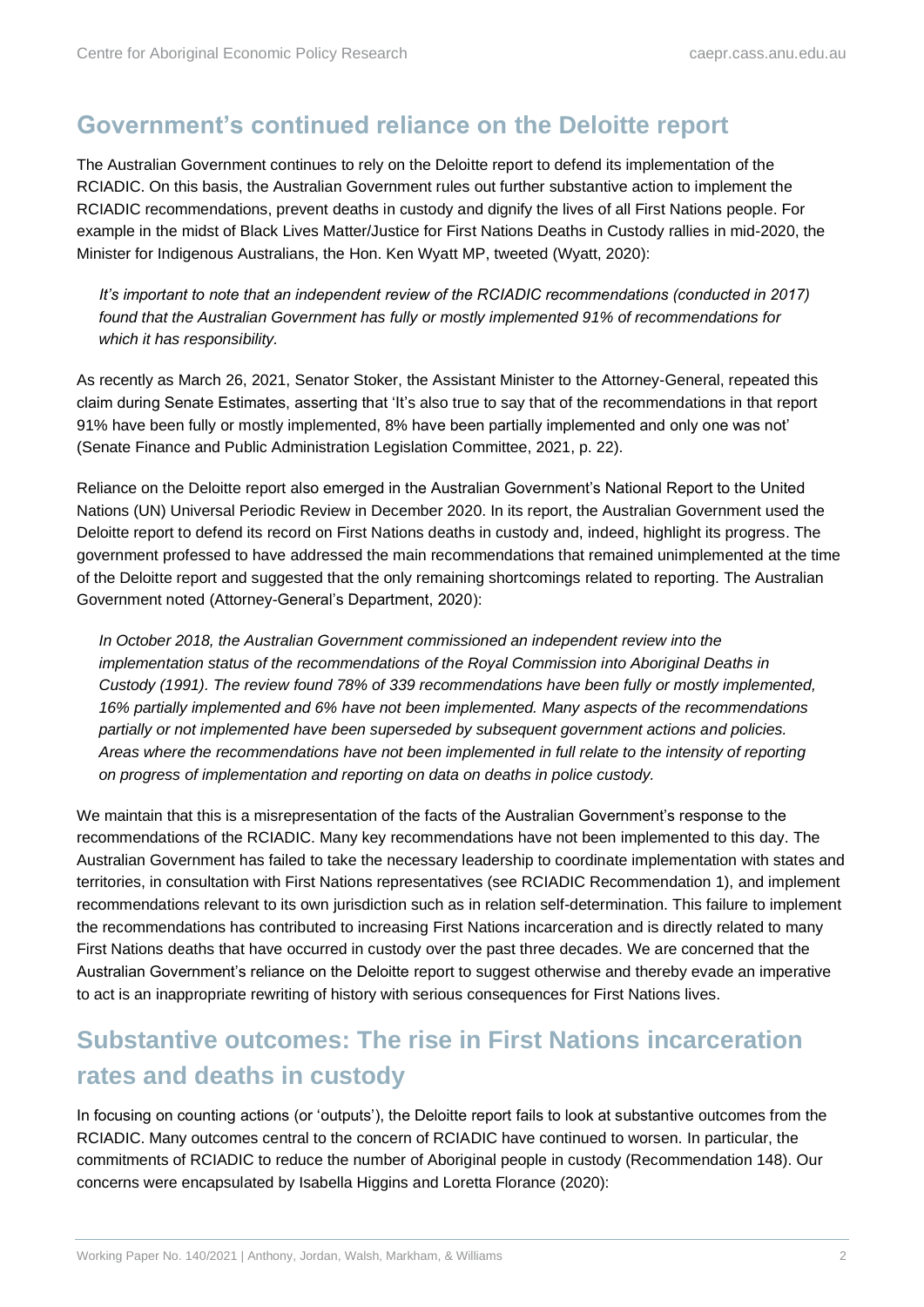*[T]he Deloitte review was limited to looking at whether actions had been taken on the recommendations, not what outcomes those actions achieved, and was criticised by many academics.*

In January 2021, as part of the Universal Periodic Review Process, the Office of the UN High Commissioner for Human Rights compiled concerns by UN Committees and the Special Rapporteur on Indigenous Peoples and stakeholders regarding Australia's performance. These concerns were expressed as follows:

- 'deaths in custody of indigenous prisoners remained a problem' (p. 5)
- 'Indigenous peoples were drastically over-represented in the criminal justice system and that the extraordinarily high rate of incarceration among those peoples, including women and children, was a major concern' (p. 4)
- over-representation was a particular concern for 'indigenous children [who] were 21 times as likely as non-Indigenous young people to be in detention' (p. 5)
- 'racism towards indigenous people remained embedded' in the criminal justice system (p. 3).

Failures of governments to address the foregoing issues and implement the RCIADIC recommendations have culminated in an increase in the number of First Nations deaths in custody since RCIADIC. Current available figures, which are likely to be an under-estimate, demonstrate that there has been an average of 16 First Nations deaths in custody per year since RCIADIC, whereas the 10-year period over which the Royal Commission investigated deaths in custody saw an average of 10 deaths per year. The number represents a substantial and unacceptable increase per year in deaths in custody since the Royal Commission.

At the time of writing in March 2021, First Nations families of at least 20 men and women who died in custody are awaiting a coronial hearing in NSW, Western Australia (WA), Queensland, South Australia and Victoria. In addition to impending coronial hearings, there are two murder trials against police officers for shootings in the Northern Territory (NT) and WA. There is also one referral of NSW Corrective Services officers for manslaughter charges relating to a death in custody.

#### **Hyper-incarceration**

High rates of First Nations deaths in custody reflect the hyper-incarceration of First Nations peoples, who are the most incarcerated people in the world (Anthony, 2017). It is well documented that rates of First Nations people in prison have increased over the past three decades. In 1991, 1232 out of every 100 000 First Nations Australian was in prison (Anthony, 2016). But as Fig. 1 shows, by December 2020, 2333 out of every 100 000 First Nations Australians was in prison, with a total of 12 344 First Nations Australians in prison (Australian Bureau of Statistics (ABS), 2021). These are national averages, across all age groups. In WA, 3857 out of every 100 000 First Nations people were in prison.

Further, First Nations children are substantially over-represented in custody. First Nations children constitute 48% of the youth detention population and are 17 times more likely to be incarcerated than non-First Nations children (Australian Institute of Health and Welfare, 2021). In WA, of the First Nations young people aged 10– 17, 40 per 100 000 were in detention in 2020. This is 34 times the equivalent non-Indigenous rate (Australian Institute of Health and Welfare, 2021).This defies RCIADIC Recommendation 62 to urgently reduce the rate of Aboriginal children in the criminal justice system. Deloitte finds that this recommendation has been fully or almost fully implemented. Governments, except the Australian Capital Territory (ACT), have failed to raise the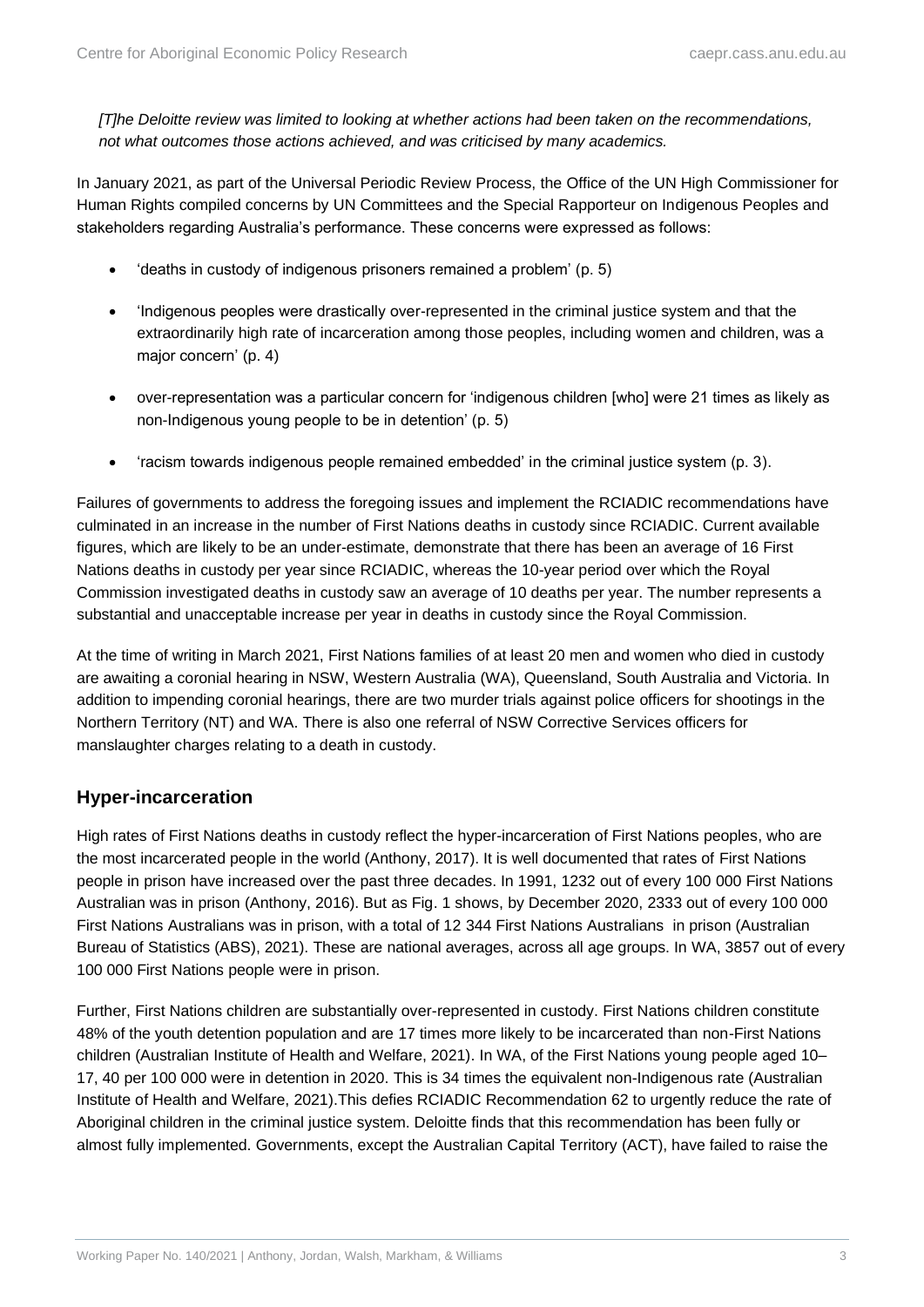age of criminal responsibility or otherwise divert First Nations children to reduce the rates of First Nations children in detention.

Current imprisonment rates only focus on those held in custody at a point in time, but First Nations imprisonment is much more widespread. In 2014–15, the National Aboriginal and Torres Strait Islander Social Survey estimated that 9.5% of First Nations adults (38 100 persons) who were not currently incarcerated had been previously incarcerated at some stage of their life (authors' calculations from ABS, 2016). Among First Nations men aged 45–55 (i.e. those born in the 1970s) living unincarcerated in 2014–15, 25.4% had been incarcerated previously at some stage of their life.

#### **Disproportionality**

First Nations people are not only being incarcerated at an accelerating rate, but are also comprising a growing proportion of the prison population (see Fig. 2). In 1991, 14% of the prison population were First Nations people. But by 2020, this proportion had increased to 29.5%. This increase in proportions in part reflects the increasing size of the First Nations population, which grew from 1.6% in 1991 to 3.3% in 2016 (Markham & Biddle, 2018). However, the disproportionality of First Nations incarceration also appears to be increasing. Whereas in 2000 First Nations people were 13.5 times more likely to be incarcerated than non-Indigenous Australians, by 2020 this ratio had increased 15.6 times (ABS, 2005, 2020).

Disproportional rates of incarceration are reflected in disproportional numbers of deaths in custody. A 2020 report by the Australian Institute of Criminology found that a First Nations person is about 10 times as likely to die in prison custody compared to a non-Indigenous person: 3.11 per 100 000 of the First Nations adult population compared to 0.38 non-Indigenous deaths in custody per 100 000 of the non-Indigenous population (Doherty & Bricknell, 2020).

These statistics alone indicate that the recommendations of RCIADIC that focus on the need to reduce the number of Aboriginal people in custody, make custodial conditions safer, and enhance self-determination have not been realised. The Deloitte review does not account for these figures, and state, territory and federal governments have failed to rectify and prevent disproportionality and increasing incarceration rates.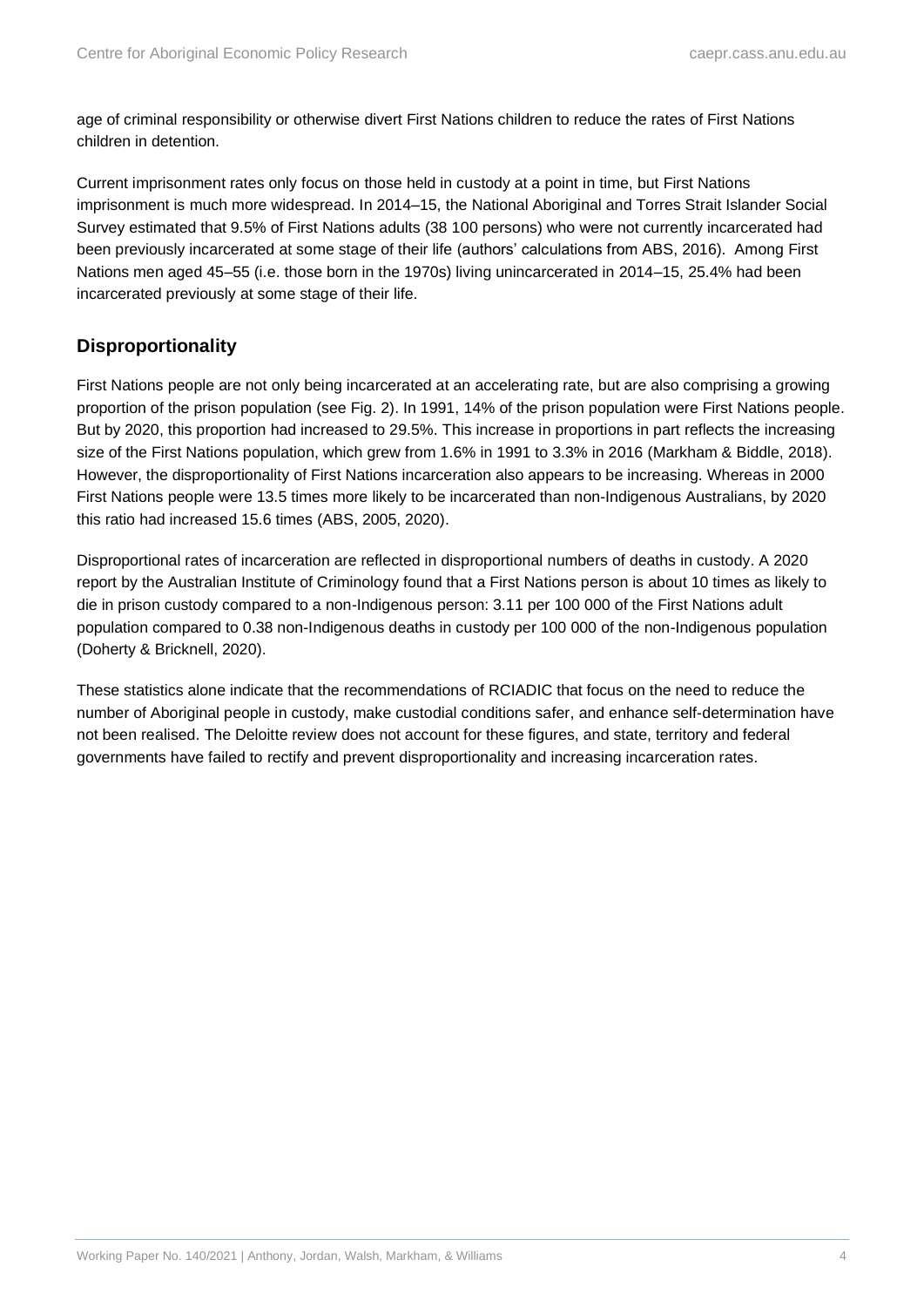<span id="page-10-1"></span>



Sources: Leigh (2020) for years 1990–2018, updated from ABS (2020) using Leigh's methodology for 2019–2020.



<span id="page-10-2"></span>**Fig. 2** Percentage of the total prison population who are First Nations people, 1988–2020

Sources: Authors' calculations from ABS (2005, 2020), Carcach & Grant (1999), and Carcach et al. (1999).

### <span id="page-10-0"></span>**Scope of the Deloitte review and methodological shortcomings**

The Deloitte review overstates the progress that has been made towards implementing the RCIADIC recommendations. We believe that both the limited scope, and several methodological shortcomings, contributed to this. The scope of the review was limited to 'assessing the actions taken to respond to each recommendation' and excluded 'commentary on whether the intended outcomes from each recommendation have been achieved' (Deloitte Access Economics, 2018, p. 3). The report's authors further limited the scope,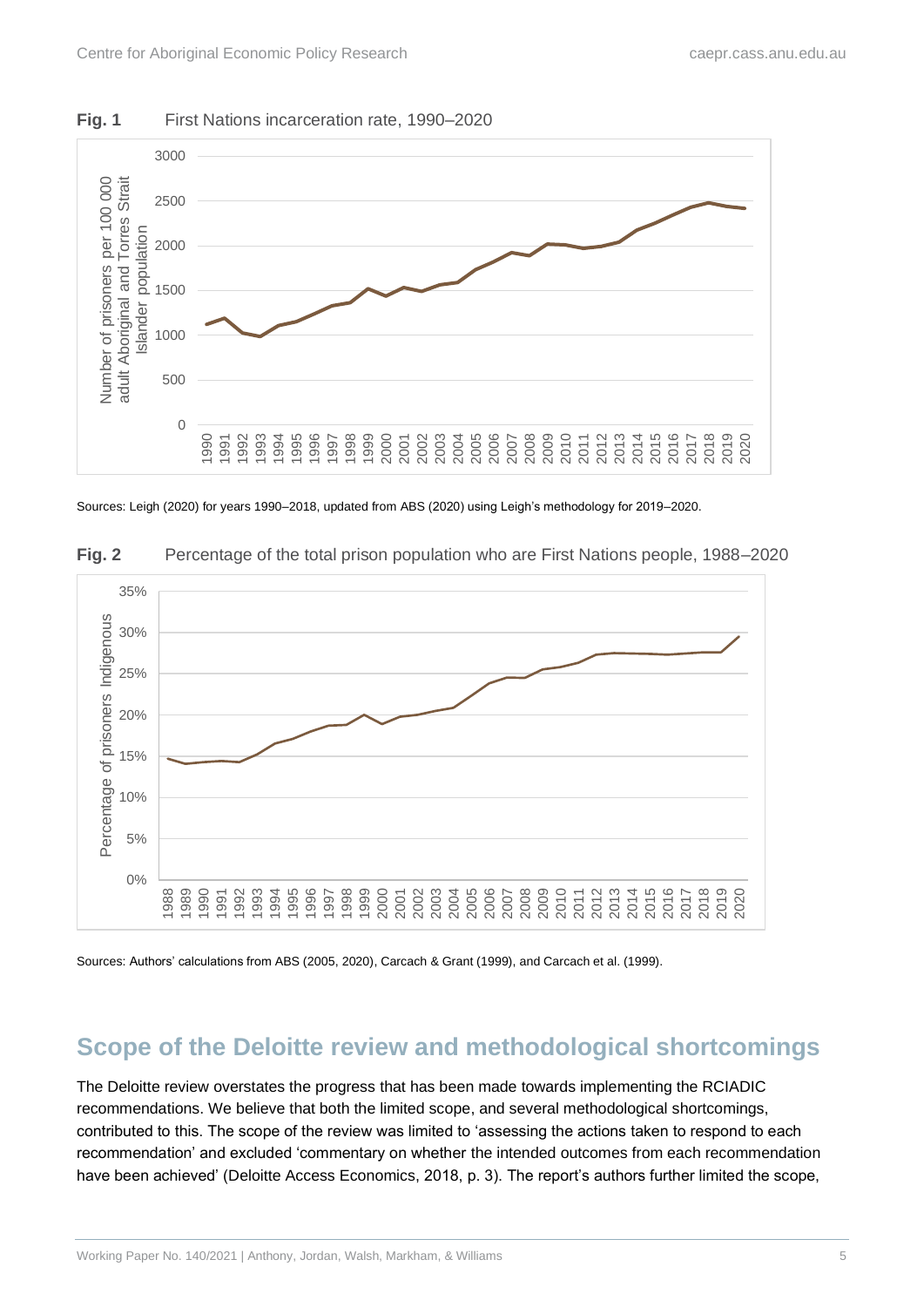from '*assessing* the actions taken' to '*whether* actions had been taken to respond to each recommendation' (Deloitte Access Economics, 2018, p. 701, our emphasis).

Further, Deloitte's review methodology presents summaries of government actions from a desktop review of previous reports, some of which describe government actions taken towards meeting the RCIADIC recommendations that have since been reversed. It relies on information provided by government agencies – with little apparent analysis of the relevance of these government actions to the RCIADIC recommendations, the legitimacy of government claims to relevance, or whether the claims about meeting the recommendations are correct, or input from Aboriginal and Torres Strait Islander experts. In particular, the Deloitte review did not interrogate whether government actions have implemented RCIADIC recommendations consistent with three key features: reducing rates of Indigenous incarceration, increasing the safety of Indigenous people in custody, and advancing Indigenous self-determination (Recommendations 48–59, 188–204).

Overall, the scope and methodology of the review confuses an enumeration of policies and programs with actions which effectively address the RCIADIC recommendations. An analysis of outcomes shows a worsening situation, in the context of scant evaluations of those policies and programs for their effectiveness. The Deloitte review failed to identify real-world impacts of these policies or programs or governments' overall approach to Indigenous public policy and First Nations people in the criminal justice system.

### <span id="page-11-0"></span>**Substantive findings of the review**

#### **Self-determination**

Many of the RCIADIC recommendations identify the need to recognise the ongoing impacts of colonisation and initiate action towards self-determination. Recommendation 188 provides:

*That governments negotiate with appropriate Aboriginal organisations and communities to determine guidelines as to the procedures and processes which should be followed to ensure that the self determination principle is applied in the design and implementation of any policy or program or the substantial modification of any policy or program which will particularly affect Aboriginal people.*

The Deloitte review claims that Recommendation 188 is 'fully implemented' across all jurisdictions. This claim cannot be justified. The RCIADIC National Report defines self-determination to include 'Aboriginal [and Torres Strait Islander] control over the decision-making process as well as control over the ultimate decision about a wide range of matters including political status, and economic, social and cultural development' (E. Johnston, 1991b, Section 20.2.17). The evidence cited in the Deloitte review for the claim that Recommendation 188 is fully implemented is a fundamental misrepresentation of the nature of self-determination for Aboriginal and Torres Strait Islander peoples and of Indigenous public policy since the mid-1990s.

Despite signing the UN Declaration on the Rights of Indigenous Peoples in 2009, in recent decades Australian Governments have tended to reject the principle of self-determination in favour of centralised policy development and decision-making that substantively excludes First Nations peoples affected by the policy. Evidence produced by Aboriginal organisations and units, academic research, findings of the UN Committee on the Elimination of Racial Discrimination and reports by the UN Special Rapporteur on the Rights Indigenous Peoples all support this point. Indeed, in 2017, the UN Special Rapporteur described Australia's failure to respect the rights of Indigenous peoples to self-determination as 'alarming' (Special Rapporteur on the Rights of Indigenous Peoples, 2017).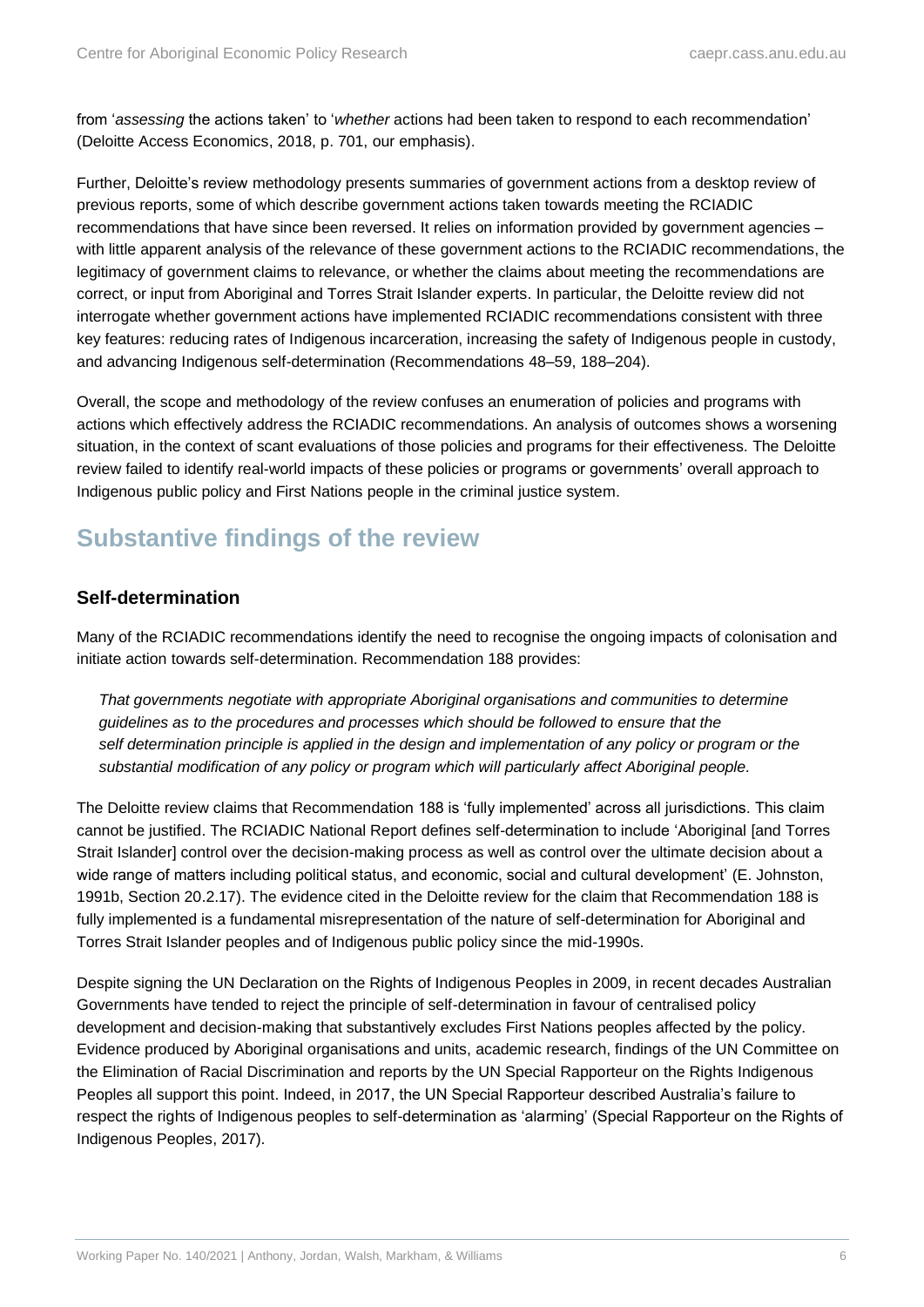Indeed, the election of the Howard Government in 1996 signalled the end of what many have termed the 'era of self-determination' in Indigenous public policy (e.g. Davis, 2015) and its replacement with an ideology that stressed 'practical reconciliation' or 'closing the gap', the economic sameness of First Nations and non-Indigenous Australians (Altman, 2016; Strakosch, 2015). It is salient to reiterate a few key moments in the dismantling of the institutions of self-determination in Indigenous public policy in Australia. In 2004–2005, the Australian Government abolished the national Indigenous representative body – the Aboriginal and Torres Strait Islander Commission (ATSIC) – whose functions included the local delivery of Indigenous-specific community services related to the justice system. RCIADIC underscored ATSIC's role in monitoring and reporting on the implementation of recommendations and providing input on the design of policies, alongside the formation of state and territory, regional, and local Aboriginal Justice Committees to provide advice on implementation (Recommendation 1). ATSIC was responsible for funding some of the newly-formed Aboriginal Justice Committees (see, e.g., ATSIC Yilli Rreung Regional Council, 2004, p. 5).

After the abolition of ATSIC, the Australian Government invoked a policy of mainstreaming the services for Aboriginal and Torres Strait Islander people, initially as part of a platform of 'practical reconciliation'. A further prominent legislative agenda of the Australian Government has been in relation to the control of Aboriginal communities in the NT, which was enacted through the *Northern Territory National Emergency Response Act* (2007) and the *Stronger Futures in the Northern Territory Act* (2012) with minimal input from the First Nations communities themselves.

Australian Government provisions to facilitate First Nations self-determination were further weakened in 2014 with the introduction of the Indigenous Advancement Strategy (IAS). The IAS amalgamated Australian Government funding for many Indigenous-specific services into the Department of the Prime Minister and Cabinet, and required all organisations in receipt of such funding to re-tender. At the same time, around half a billion dollars of funding for such services and programs was cut. The IAS's competitive framework has been criticised as benefiting large corporations (see Allam & Butler, 2021), for its lack of transparency and for the onerous conditions imposed on Aboriginal-owned organisations (Thorpe, 2018). The scheme has been marred by a litany of problems in implementation, documented in scathing detail in a 2017 'effectiveness' audit (Australian National Audit Office, 2017). These administration problems led one former senior bureaucrat to describe the IAS as 'a system which created the potential for substantial subversion of normal grant management principles and normal principles of governance, where the Minister could if he so wished, take funding decisions in accordance with whatever whim came to him, could reward favourites, punish enemies, without reasons being recorded, details kept, and all hidden from view and scrutiny' (Dillon, 2017). Ultimately, the IAS has made the financial sustainability of many First Nations organisations much more precarious (Page, 2018) and damaged the Indigenous sector, a crucial set of institutions through which First Nations selfdetermination is affected.

While First Nations peoples have made efforts to ensure that their views are considered in policymaking processes after the abolition of ATSIC, these efforts have rarely been supported by the Australian Government. In 2016, the Australian Government discontinued funding to the national Aboriginal and Torres Strait Islanderelected membership body, the National Congress of Australia's First Peoples, leading to the organisation becoming insolvent in 2019. In 2017, an unprecedented deliberative process convened 12 First Nations Regional Dialogues and a National Constitutional Convention, resulting in the production of the Uluru Statement from the Heart. The Uluru Statement from the Heart called for a constitutionally-enshrined First Nations' Voice to Parliament, as well as a Makarrata Commission to oversee treaty-making and truth telling (Referendum Council, 2017). Successive Australian Governments have failed to support this call for a constitutionally protected Voice, with only recent progress being made on the design of a legislated Voice to Government and Parliament (Langton et al., 2020).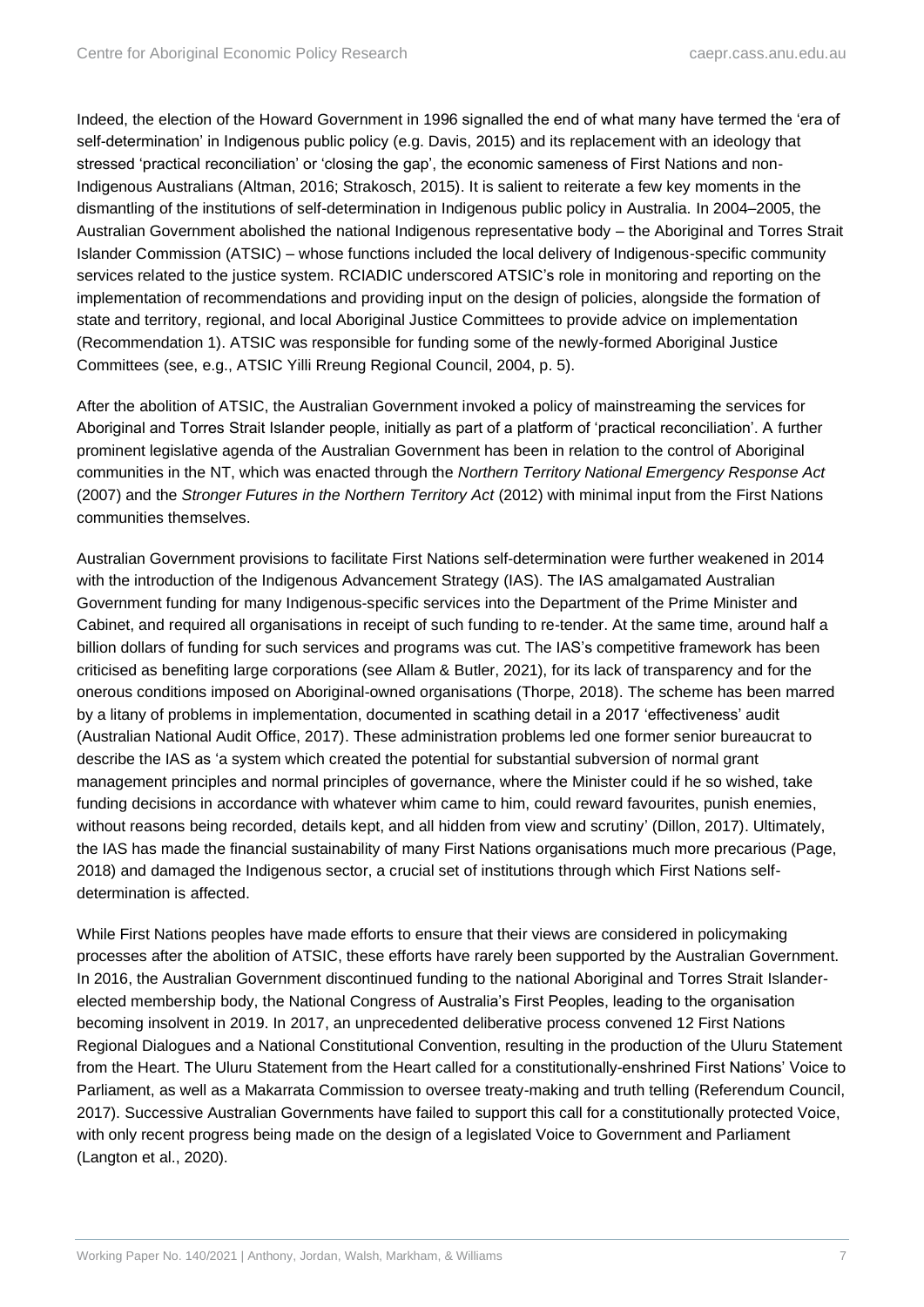These developments prompted approximately 50 First Nations community-controlled peak organisations to form the 'Coalition of Peaks' in 2019 to contribute to government policy. In 2020, the National Agreement on Closing the Gap came into effect to frame how governments and the Coalition of Peaks will work together (Coalition of Aboriginal and Torres Strait Islander Peak Organisations & Australian Governments, 2020). A new Closing the Gap justice target was set to reduce the rate of First Nations young people in detention by 30% and adults in prisons by 15% by 2031. This target was criticised by NATSILS, a member of the Coalition of Peaks, as well as by other advocacy groups (I. Johnston et al., 2019), as inadequate (Allam, 2020).

Since the RCIADIC reported in 1991, the Australian Government has generally failed to support representative national First Nations bodies and their substantive input into policy and legislation, and has failed to support self-determination in the community. In the realm of justice, state governments (except for Victoria) have disbanded their Aboriginal Justice Agreements that enabled Aboriginal organisations to have a stake in decisions on access to justice, justice services and criminal justice processes.<sup>3</sup> The Australian Government has lacked commitment to a funding model that sustains Aboriginal-owned and place-based organisations that deliver frontline services. These developments demonstrate the Commonwealth Government's lack of adherence to the principle of First Nations self-determination which, according to RCIADIC, 'Aboriginal people should decide for themselves what they see as the scope of their demand' (E. Johnston, 1991b, Section 20.2.20).

#### **Criminalisation**

A key finding of RCIADIC was that Aboriginal people are more likely to be in custody than non-Aboriginal people, which contributes to their significant over-representation in deaths in custody as a proportion of the general First Nations population. RCIADIC concluded:

*A major reason for Aboriginal deaths in custody remains: the grossly disproportionate rates at which Aboriginal people are taken into custody…Too many Aboriginal people are in custody too often* (E. Johnston, 1991a, p. 6).

Many of RCIADIC's recommendations were therefore directed towards addressing the high rate of Aboriginal people in custody. The main recommendations relating to criminalisation include the following:

#### **(a) Arrest as a last resort**

RCIADIC Recommendation 87 referred to arrest as a sanction of last resort to avoid people being unnecessarily taken into police custody:

#### *All Police Services should adopt and apply the principle of arrest being the sanction of last resort in dealing with offenders.*

The Deloitte review suggests that Recommendation 87 is partially or fully implemented in most jurisdictions. However, First Nations people continue to be arrested at high and disproportionate rates. This leads to them dying in police custody at a rate above and beyond non-Indigenous people. A study of deaths in custody by Tamara Walsh and Angelene Counter, based on their public database (Walsh, 2016), found that 'Indigenous people are significantly more likely to die in police custody than non-Indigenous people' because they are significantly more likely to be in custody in the first place (Walsh & Counter, 2019, p. 143).

<sup>&</sup>lt;sup>3</sup> The NT Government Aboriginal Justice Unit in 2020 released a draft Aboriginal Justice Agreement, which it intends to finalise in 2021.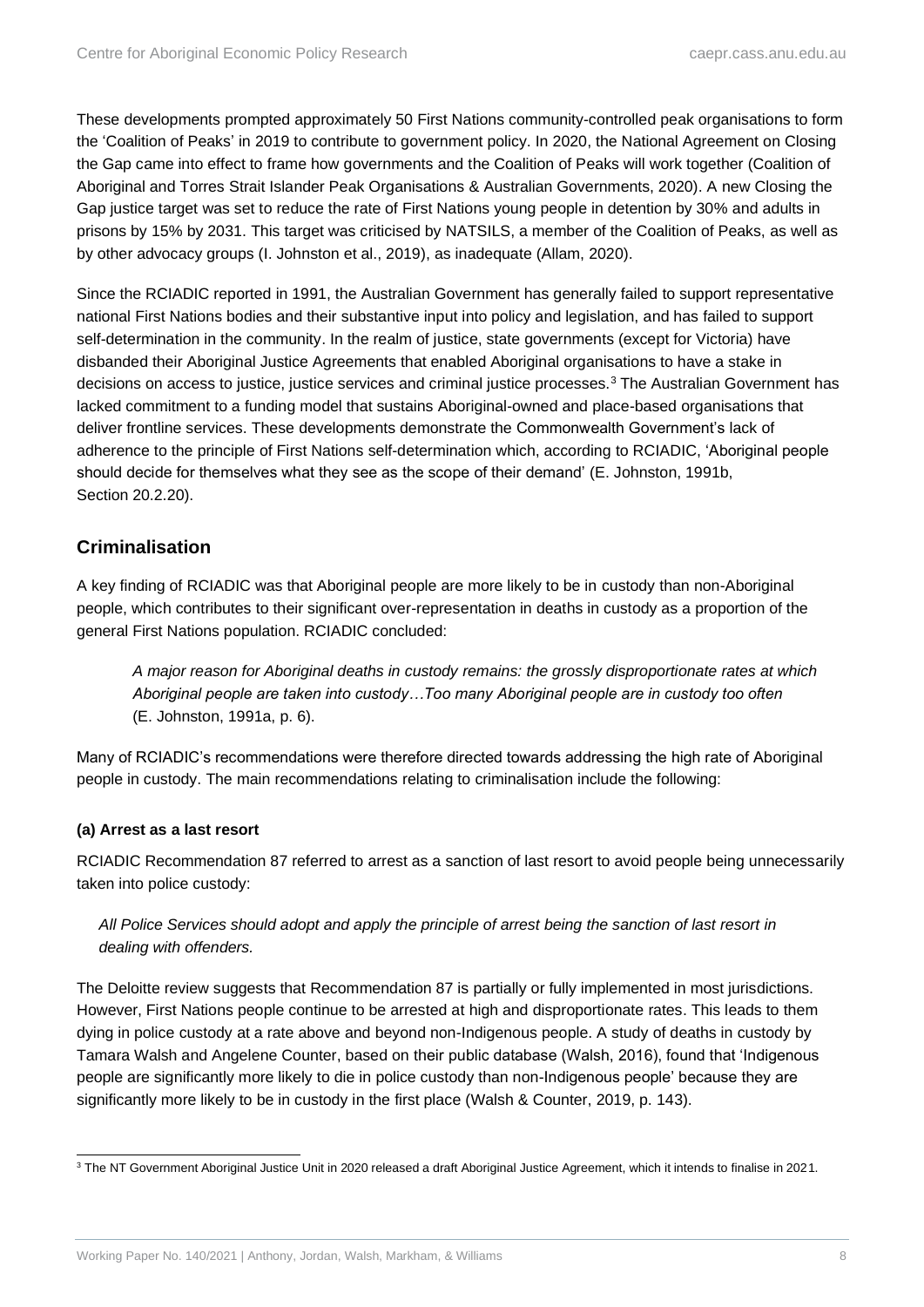Furthermore, RCIADIC Recommendations 239–240 provided that police should proceed by way of caution rather than arrest for Aboriginal people, especially for young people. This should be monitored by governments (Recommendation 239). Excessive arrests are facilitated by summary offences legislation in all states and territories which still criminalise public drunkenness and offensive language. The issuing of infringement notices for public nuisance-type offences has resulted in substantial increases in charges, and 'paperless arrests' in the NT have made it even easier for police to arrest persons without a charge. The NT Aboriginal Justice Agency found that almost 90% of people who were arrested for street offences under the NT's 'paperless arrest' were Aboriginal (Hunyor, 2015).

The arrest of Yorta Yorta woman Tanya Day for public drunkenness is an example of the inappropriate use of police powers to detain people in circumstances where they are not causing any social harm. Tanya Day was arrested after she fell asleep on a train – she was not causing a disturbance, nor did she pose a risk to herself or others. This arrest for public drunkenness lead to Ms Day's death in custody. The discriminatory decision to arrest Ms Day was highlighted by evidence that on the day of Ms Day's arrest, the same arresting officers dealt with a heavily intoxicated non-Indigenous woman by taking her home without an arrest or issuing a penalty notice.

Moreover, arrests for the offence of public intoxication counter RCIADIC Recommendation 79 that this offence should be decriminalised. It has only been through the family of Ms Day campaigning that the Victorian parliament has passed legislation decriminalising the offence, although it will not commence until 2022.<sup>4</sup> This highlights a major problem of governments failing to implement the RCIADIC recommendations – the burden shifts to grieving family members to push for the change needed to prevent more deaths in custody.

#### **(b) Decriminalise offensive language**

RCIADIC Recommendation 86 states that:

- *a. The use of offensive language in circumstances of interventions initiated by police should not normally be occasion for arrest or charge; and*
- *b. Police Services should examine and monitor the use of offensive language charges.*

The Deloitte review considers Recommendation 86 to be partially or fully implemented in all jurisdictions. However, police practice and case law in relation to the application of offensive language crimes in some jurisdictions defy this recommendation. Offensive language remains an offence in all Australian states and territories. Aboriginal people, especially Aboriginal women, who are being imprisoned faster than any other demographic, remain disproportionately vulnerable to offensive language charges, primarily for offensive language against police officers. In Queensland, Aboriginal and Torres Strait people receive around one-third of all charges related to offensive language against police officers (Walsh, 2017), and in NSW it is 17% (Methven, 2017, p. 5). There has been an expansion of offensive language offences due to the roll out of criminal infringement notices for this offence in most jurisdictions. The issuing of such notices supplements the ongoing practice of charges being laid for offensive language. This leads to individuals being placed in police cells and some are ultimately sentenced to imprisonment.

<sup>4</sup> Summary Offences Amendment (Decriminalisation of Public Drunkenness) Bill 2020 cl 14.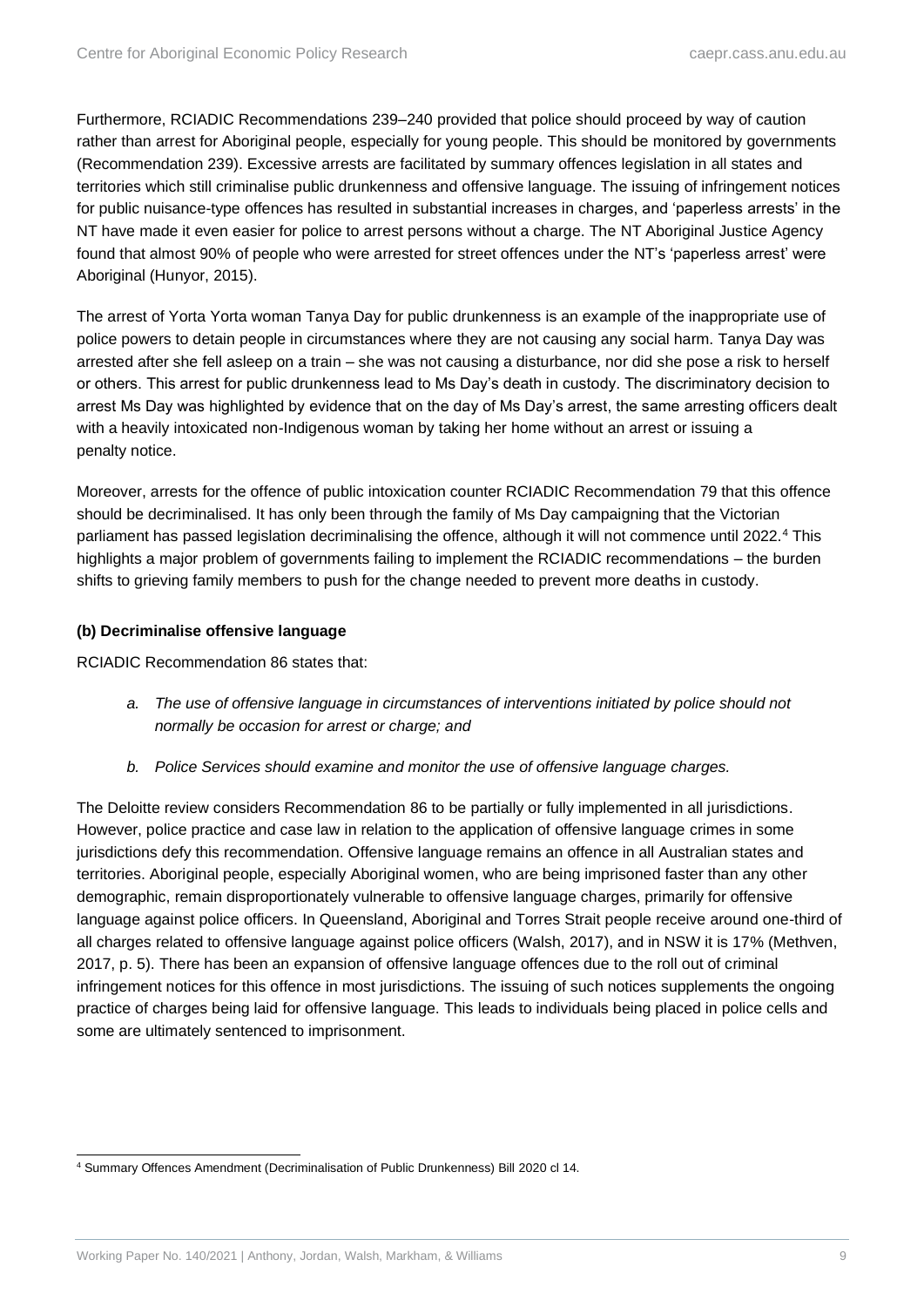#### **(c) Amnesty on the execution of long outstanding warrants for unpaid fines**

RCIADIC Recommendations 120–121 stated that governments consider introducing an ongoing amnesty on the execution of long outstanding warrants of commitment for unpaid fines, and that sentences of imprisonment not be automatically imposed for default of payment of a fine. Sentencers should also consider the defendant's capacity to pay in assessing appropriate penalties. The Deloitte review considers these recommendations to be partially or fully implemented in all jurisdictions (except Recommendation 120 in the ACT), yet in many states and territories, people can still be imprisoned for fine default.

In WA, fine default was used as grounds for detaining Yamatji woman Ms Dhu in Port Headland Police watchhouse in 2014, leading to her death in custody. In 2020, the WA Government passed the *Fines, Penalties*  and Infringement Notices Enforcement Act Amendment Act 2020 (WA) in order for people who default on a fine to be diverted into community service. Nonetheless, imprisonment continues to be a sentencing option for failure to pay fines, which a magistrate can impose as a last resort.

#### **(d) Uphold the right to bail**

RCIADIC Recommendation 89 provides that governments should monitor legislation and criminal justice practice to ensure that defendants are entitled to bail. The Deloitte review considers this recommendation to be partially or fully implemented in all jurisdictions except Tasmania. However, the right to bail has been withered away by provisions that create presumptions against bail for a growing number of offences. Also, in some states and territories, magistrates are reluctant to grant bail in circumstances where the person does not have a fixed address, so people who are homeless may be ineligible for bail. Accordingly, remand rates have continued to grow, often outpacing the growth in sentenced offenders in prison. Many of those on remand will not be convicted or sentenced. Between 2008 and 2018, 56% of First Nations people who died in custody had not been convicted of an offence (Wahlquist et al., 2018). The UN Human Rights Council raised concerns earlier this year that over-imprisonment was attributable to remand rates and the government should redress this injustice by 'repealing punitive bail laws' (Human Rights Council Working Group on the Universal Periodic Review, 2020, Section 44).

The majority of First Nations children in custody are on remand (Australian Institute of Health and Welfare, 2021). In March 2021, the NT Government announced a tightening of the *Bail Act 1982* (NT) for children, which will result in more Aboriginal children remanded for serious breaches, unlawful entry and unlawful use of a motor vehicle. At present, the NT penal system fills its detention centres with Aboriginal children (96%) and the great majority (77%) are on remand (Australian Institute of Health and Welfare, 2021).

Poor conditions on remand can contribute to deaths in custody, including a lack of access to services and programs. Poor remand conditions were recently raised in the coronial inquest of Gamilaraay, Gumbaynggirr and Wakka Wakka man Tane Chatfield in NSW (Grahame, 2020). The Coroner stated that over the course of two years in remand, Tane was 'unsettled' and 'did not receive sustained psychological care or support' or 'drug and alcohol treatment' despite his evident needs (Grahame, 2020, [25]).

#### **(e) Imprisonment as a sanction of last resort**

RCIADIC Recommendation 92 holds that community service work and a range of programs should be established as alternative sentences, including programs that provide skills, knowledge and work experience to reduce risk of reoffending. Recommendations 94, 109, and 111–13 noted that governments should review the range of non-custodial sentencing options, especially in remote and regional communities, with a view to ensuring that an appropriate range of options is available, and in doing so consult with Aboriginal communities and groups and ensure their involvement in community work and development orders.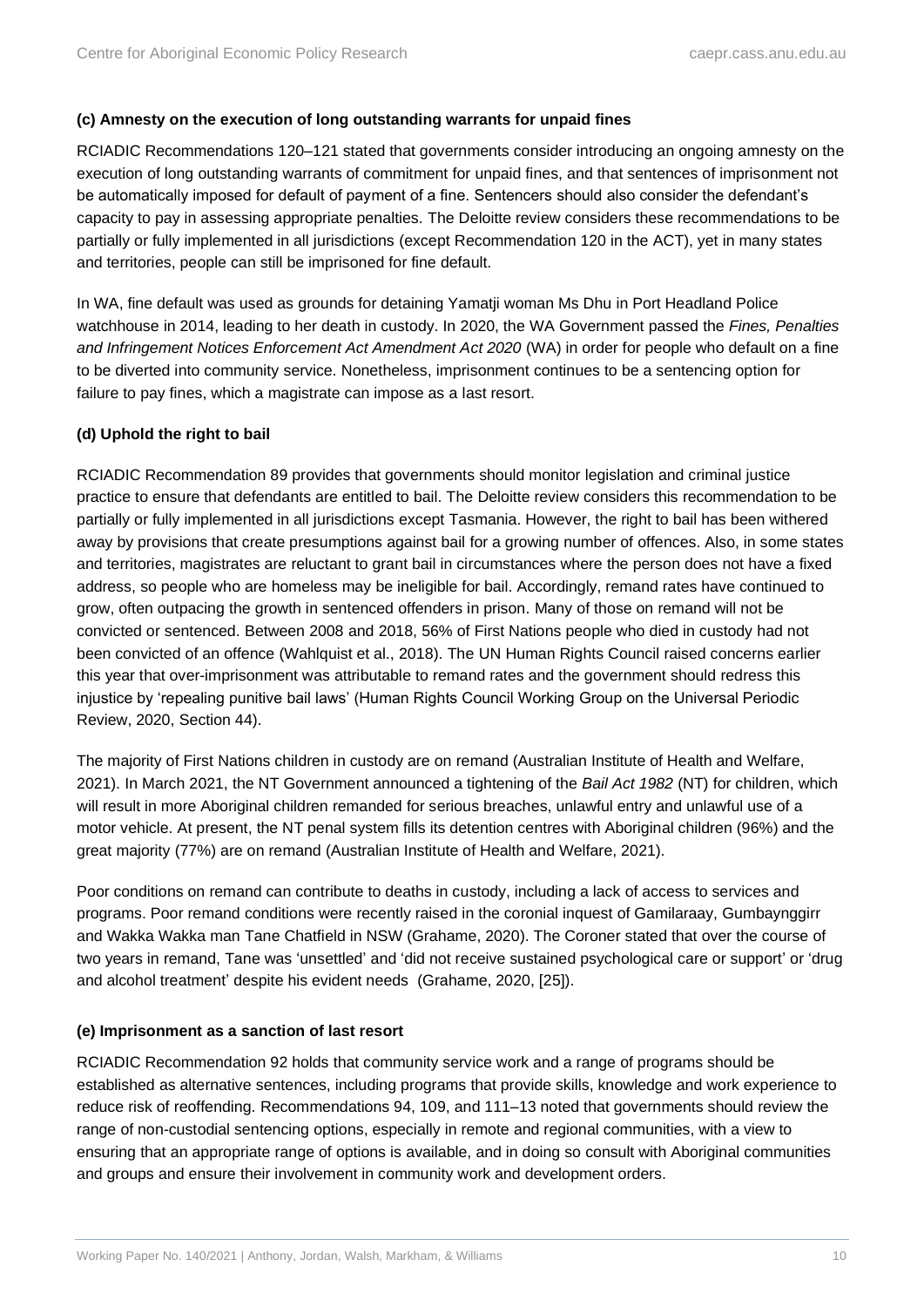However, there are few community-based sentencing orders that are run by First Nations organisations or cater to the specific needs of First Nations people. Aboriginal owned and run organisations, such as Sydney-based Deadly Connections Community and Justice Services Ltd, support people in the community on justice orders to strengthen individuals and their families. Yet courts and police are not reliably diverting Aboriginal people into such organisations and governments are not adequately funding the programs of Aboriginal organisations. The lack of diversion options and wrap-around community supports for First Nations people in the justice system is particularly stark in remote and regional areas. Courts need to engage with local First Nations organisations to receive input on appropriate community-based sentencing options. Information channels such as Indigenous Justice Reports, as recommended by Australian Law Reform Commission in its 2017 Inquiry into Indigenous Incarceration Rates, would support the implementation of RCIADIC Recommendation 94. Mainstream services often fall short of providing services for First Nations people that are relevant and free from racism (Finlay et al., 2017).

The Deloitte review considers these and related recommendations to divert First Nations people from custody to be at least partially implemented. Yet, it is well-established that First Nations people remain substantially overrepresented in police and prison custody. Indeed, there has been a doubling of the proportion of Aboriginal people in custody (Fig. 2). Evidence of inadequate diversion from custody is that First Nations people now comprise 29.6% of the prison population (ABS, 2021), up from 14% in 1991. The greater imprisonment of First Nations people reflects the systemic racism experienced by First Nations people through the law enforcement system. At every stage First Nations people receive lesser access to non-penal and non-carceral options.

#### **Health care in custody and systemic racism**

RCIADIC Recommendations 127 and 150 point to the need for appropriate health care for Aboriginal persons in police custody and correctional institutions respectively. Further, medical services in police custody should be negotiated with Aboriginal Health Services and prison health care should be equivalent to the standard available to the general public. The Deloitte review reported that these recommendations have been either partly or fully implemented in prisons and partially or fully implemented in police custody.

However, First Nations people in prison are more likely to die from sudden, preventable causes than non-Indigenous people, and at younger ages (Doherty & Bricknell, 2020). Based on their Guardian Deaths Inside database (Evershed et al., 2021), Allam et al. (2018) found that Indigenous people are much less likely than non-Indigenous people to receive the care they need. Police, corrections and hospitals were less likely to follow their own procedures for Indigenous people (in 34% of cases) compared to non-Indigenous people (in 21% of cases). Indigenous people were three times less likely to receive required medical care, when compared with non-Indigenous people (Allam et al., 2021). Further, Indigenous women are less likely than Indigenous men to receive appropriate medical care. Compared with Indigenous males, Indigenous females who died in custody over the past decade were 'less likely to have received all the care they needed' but were twice as likely to have been injured in custody (Allam et al., 2018). Of all Indigenous women who died in custody, 54% did not receive all appropriate medical care, compared to 34% of Indigenous men (Allam et al., 2021). The Guardian's Deaths Inside database also showed that police or prisons had failed to follow all of their own procedures in 43.8% of cases involving the death of Indigenous women and girls, compared to 38.1% of cases involving males (Allam et al., 2018). The lesser care afforded to First Nations people paints a picture of systemic racism in custody. The lack of care available to Ms Dhu and Ms Day in police custody tells this story. The coronial findings in relation to their deaths point to the gross inadequacies in the available health care and checks that contributed to their deaths. In prisons, deficient healthcare contributed to the death of Dunghutti man David Dungay Jnr on December 29, 2015 while screaming 'I can't breathe'. The coroner in this matter concluded that Mr Dungay was administered inadequate and wrongful treatment before his death. Further, Anaiwan and Dunghutti man Nathan Reynolds was not given an asthma plan in prison and was then treated with reckless indifference and wrongly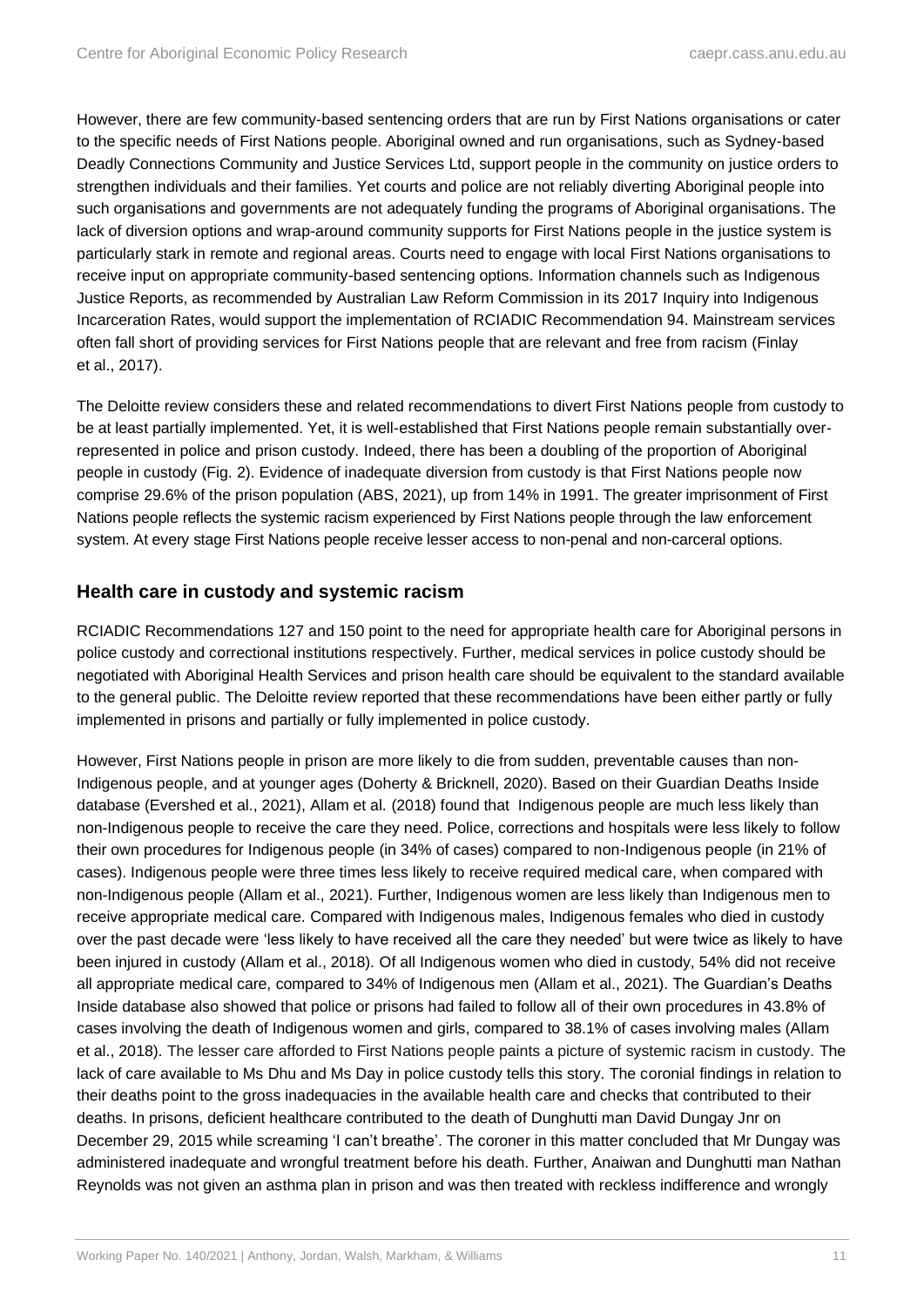administered anti-drug overdose medication, naloxone, when he was suffering an asthma attack that killed him on September 1, 2018, one week before he was due to be released.

The RCIADIC recommended that Aboriginal Health Services (now often referred to as 'Aboriginal and Torres Strait Islander Community-Controlled Health Organisations' (ACCHOs)) receive funding for national and local leadership roles (Recommendation 63), reviewing and providing prisoner health care (127, 152), file sharing (127, 130), risk assessments (127), training (133), and collaborating on coronial investigation protocols (39). However, there has been no coordinated funding scheme for ACCHOs to engage with these, or people in prison directly. ACCHOs frequently deliver holistic, comprehensive primary health care in the community via Medicare item rebates, relying on this form of fee for service rather than block funding by governments. Further, ACCHOs are primarily federally funded, representing a disconnect with prison health services which are state and territory-funded and are minimally funded for Aboriginal and Torres Strait Islander prisoner health programs. People in prison are not entitled to Medicare and thus Aboriginal and Torres Strait Islander people in prisons cannot access same standards of care that are available in the community (Pettit et al., 2019); the UN Nelson Mandela Rules assert that they have the right to equivalent care (UN General Assembly, 2015).

Further, for equivalent care, the complex health and social issues that people in prison experience mean highly skilled staff and management are required, with responsive community referral networks and accurate data to inform prison health planning. Prison health services are predominantly nurse-led, and health planning and criminal justice content in nursing curriculum is scant. Government organisations rarely meet Aboriginal and Torres Strait Islander staff targets, and have few Aboriginal and Torres Strait Islander health worker roles (Manton & Williams, 2021). Current estimates of mental health need highlight a long-term shortage of clinicians (Davidson et al., 2020) and almost entirely missing are palliative care specialists or nurses, staff skilled in engaging with Aboriginal and Torres Strait Islander people about cultural protocols for death and bereavement, or cultural safety frameworks (Williams, 2021). Thus, equivalent care in prisons to that available in the community is unable to be achieved well into the foreseeable future.

#### **Hanging points**

RCIADIC Recommendation 165 points to the need to screen for potential hanging points and eliminate risks in custody. The Deloitte review reported that this recommendation had been fully implemented. However, recently the NT Government identified hanging points following two deaths in custody (Damjanovic, 2021). The inquest into the death in custody of Tane Chatfield also found that hanging points were still a risk at Tamworth prison in NSW. The coroner noted that (Grahame, 2020, p. 6):

*It is demonstrated that concerns raised during the Royal Commission into Aboriginal Deaths in Custody ('RCIADIC'), thirty years ago, in relation to the placement of vulnerable indigenous prisoners in cells with obvious hanging points remain unresolved today.*

The Queensland Coroner also continues to note that hanging points remain in custodial environments in that state (e.g. Ryan, 2015).

#### **Additional measures**

RCIADIC recognised the significance of many policy areas within and beyond Indigenous Affairs portfolios as underlying issues in the disproportionately high rate of First Nations imprisonment. Whilst not all of these can be dealt with here, we focus on several areas to further illustrate the limitations of the Deloitte review. At the Commonwealth level, these include: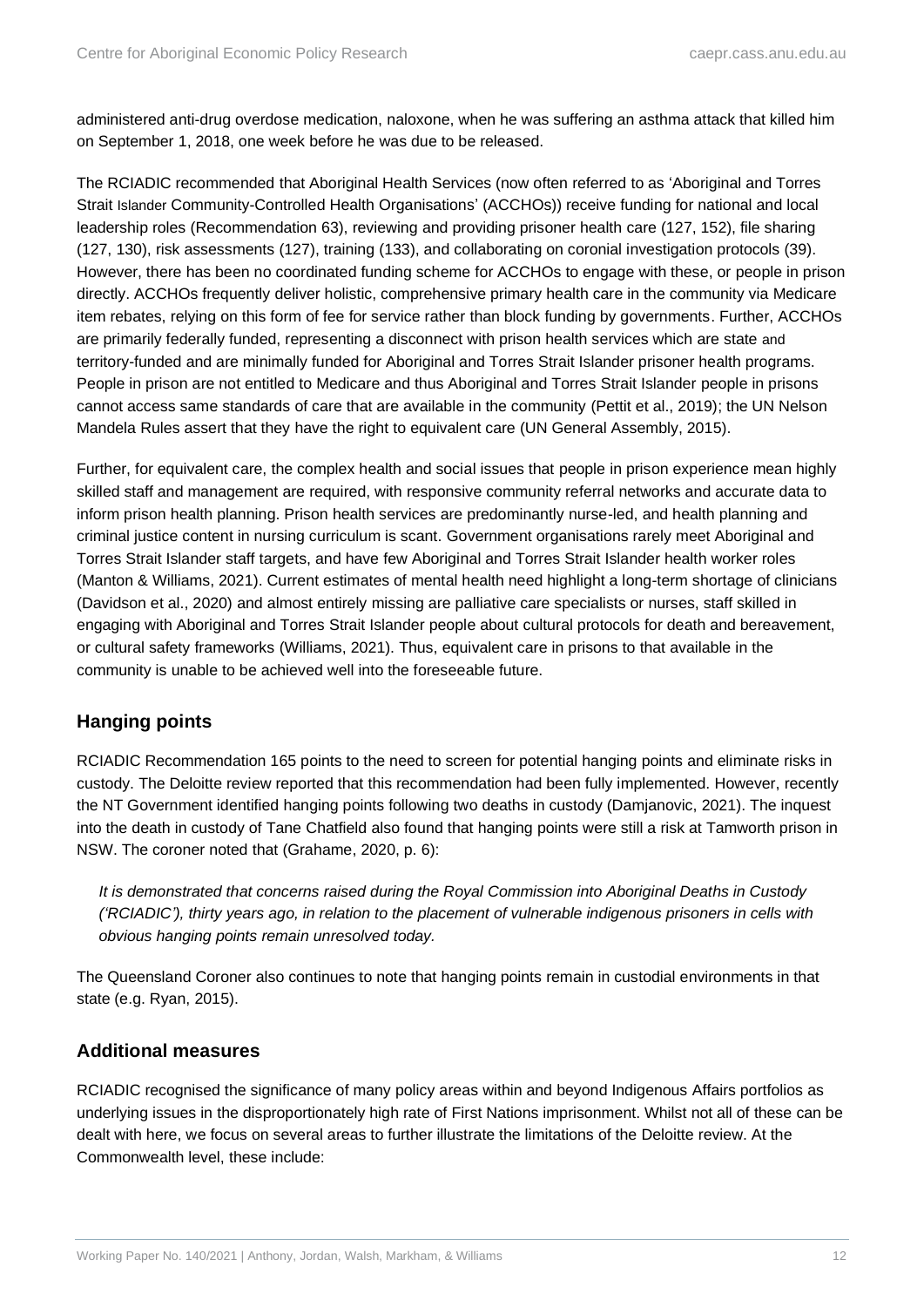- reference to the Cashless Debit Card (CDC) trials (among other measures) as evidence that RCIADIC Recommendation 63 is 'fully implemented'
- reference to the School Enrolment and Attendance through Welfare Reform Measure (SEAM) as part of the evidence that Recommendation 72 is 'mostly complete'
- and reference to the Community Development Programme (CDP) and Stronger Futures as evidence that Recommendation 203 is 'partially complete.'

#### **(a) Recommendation 63 and the Cashless Debit Card**

RCIADIC Recommendation 63 stated:

*That having regard to the desirability of Aboriginal people deciding for themselves what courses of action should be pursued to advance their well-being, ATSIC consider…the establishment of a National Task Force to focus on:* 

*a. The examination of the social and health problems which Aboriginal people experience as a consequence of alcohol use;* 

- *b. The assessment of the needs in this area and the means to fulfil these needs; and*
- *c. The representation of Aboriginal Health Services and other medical resources in such a project.*

The Deloitte review suggests that Recommendation 63 is 'fully implemented,' citing (among other measures) the CDC trials and the Australian Government 'continuing to provide a national approach and funding to address alcohol abuse' (Deloitte Access Economics, 2018, p. 131). The inclusion of the CDC trials as evidence that the Australian Government is meeting RCIADIC Recommendation 63 lacks logic and is a significant cause for concern.

First, the clear intent of this recommendation is that a response to problems associated with alcohol use should be guided by the principle of self-determination and informed by evidence including from Aboriginal Health Services. Research released in 2018 showed that the CDC trials were not community led, that the card made it harder for many respondents to manage money, and that it limited their ability to meet basic needs (Klein & Razi, 2018). Further, as the CDC is a blanket measure to all people in the trial sites on welfare payments (except veteran and aged pension payments), it does not distinguish between people with or without problems with alcohol use issues, and has been implemented without adequate therapeutic support.

It is not reasonable to suggest that the CDC trials have been informed by representation from Aboriginal Health Services. The National Aboriginal Community Controlled Health Organisation (NACCHO) – the peak body representing ACCHOs throughout Australia – has stated that it is strongly opposed to the trials on the basis that they are discriminatory, that 'there are significantly better, more cost efficient, alternative approaches that support improvements in Aboriginal wellbeing and positive decision making'. NACCHO has also commented that 'addressing the ill health of Aboriginal people, including the impacts of alcohol, drug and gambling related harm, can only be achieved by local Aboriginal people controlling health care delivery' (NACCHO, 2018). Similarly, the Aboriginal Peak Organisations Northern Territory (APONT), representing the Central Land Council, Aboriginal Housing NT (AHNT) and the Aboriginal Medical Services Alliance of the NT (AMSANT), suggested in 2020 that the further introduction of the CDC would: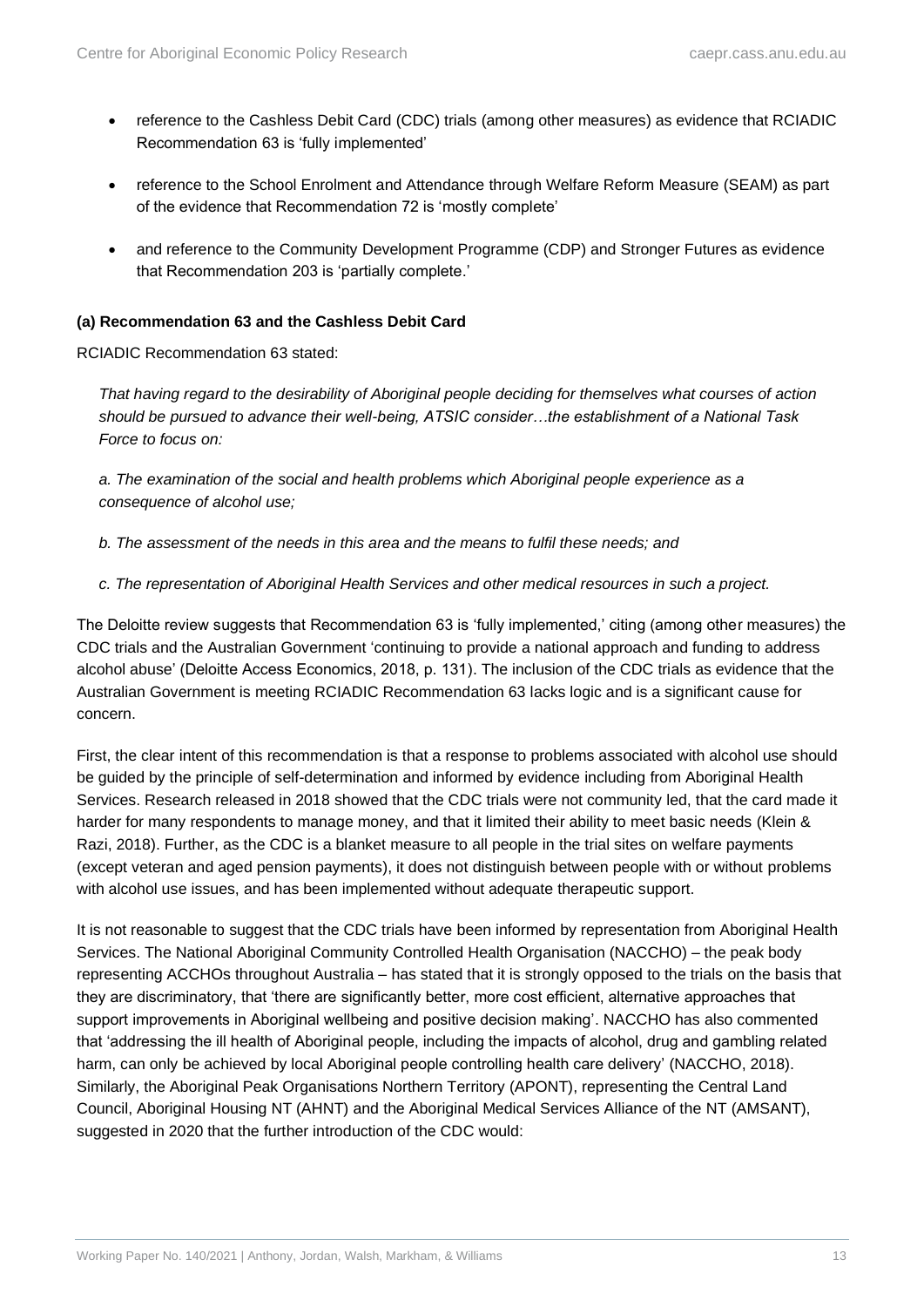*perpetuate the torment of our powerlessness. It denies our basic freedom to control our lives. It locks the many of us who live below the poverty line out of the cash economy...The millions of dollars supporting the transition of NT communities into a CDC 'trial site' would be better invested in holistic wrap around services helping our people to overcome drug and alcohol dependence and trauma. They and their families deserve support, not punishment. To the government this is just a law change, but to us it is about our everyday lives becoming even more of a struggle. We are sick of governments doing things to us, rather than with us* (APONT, 2020)*.*

Second, there is little evidence to suggest that the CDC trials have actually reduced alcohol-related harm. The Deloitte review references a claim from the Commonwealth Department of Social Security that 'many of the intended outcomes' of the CDC trials 'are on the way to being achieved' (Deloitte Access Economics 2018: 131). However, government-commissioned evaluations of the trials have been marred by flawed research methods (Hunt, 2017a, 2017b; The Auditor General, 2017). The most recent evaluation (Mavromaras et al., 2020) is no exception. It reported only perceived changes in alcohol use and misuse rather than objective measures of alcohol consumption and alcohol-related harm. Furthermore, it failed to include a control group, and was unable to attribute changes to perceived alcohol use to the CDC because other alcohol controls were introduced contemporaneously. An independent evaluation of the CDC trials in the East Kimberley found that the trials increased material hardship for many respondents and further disempowered those already marginalised by poverty (Klein & Razi 2018).

Third, the CDC is a time limited program, and is limited to several geographically constrained 'trial sites'. As such, even if it were a policy that reduced alcohol-related harm, its limited scope makes it difficult to argue that it could be considered an implementation of the recommendations of RCIADIC.

Accordingly, the CDC is an inadequate response to Recommendation 63 as it is neither guided by the principle of self-determination nor proven effective in actually reducing alcohol-related harm.

#### **(b) Recommendation 72 and School Enrolment and Attendance Measure (SEAM)**

RCIADIC Recommendation 72 identified the significance of diminished educational opportunity as a factor in the disproportionately high rate of Aboriginal imprisonment. It recommended an approach to schooling attendance and participation that recognised the failings of the schooling system and focused on the needs of the child:

That in responding to truancy the primary principle to be followed by government agencies be to provide *support, in collaboration with appropriate Aboriginal individuals and organisations, to the juvenile and to those responsible for the care of the juvenile.* 

The Deloitte review should be clearer that SEAM (which operated 2009–2017) ran counter to Recommendation 72. It aimed to increase school enrolment and attendance by placing conditions on the parents' receipt of social security payments. Parents who did not comply with requirements under SEAM could have their payments suspended. Although families who had their social security payments suspended under SEAM could later receive backpay if they complied with the program requirements, suspension periods could result in serious economic hardship for families (Bielefeld, 2014). Reviews of SEAM found that it limited a range of rights (including to equality and non-discrimination; social security; an adequate standard of living; privacy; and culture) (Joint Committee on Human Rights, 2016, p. 66) and did not appear to be effective in addressing low school enrolment and attendance (Joint Committee on Human Rights, 2016, p. 75). In addition, it did not seem 'to have been established to provide support to Indigenous juveniles or their carers, or to address relevant cultural and social factors identified as being the cause of the truancy' (Amnesty International & Clayton Utz, 2015, p. 204). Instead, it relied on a punitive approach that was explicitly rejected by RCIADIC, which noted that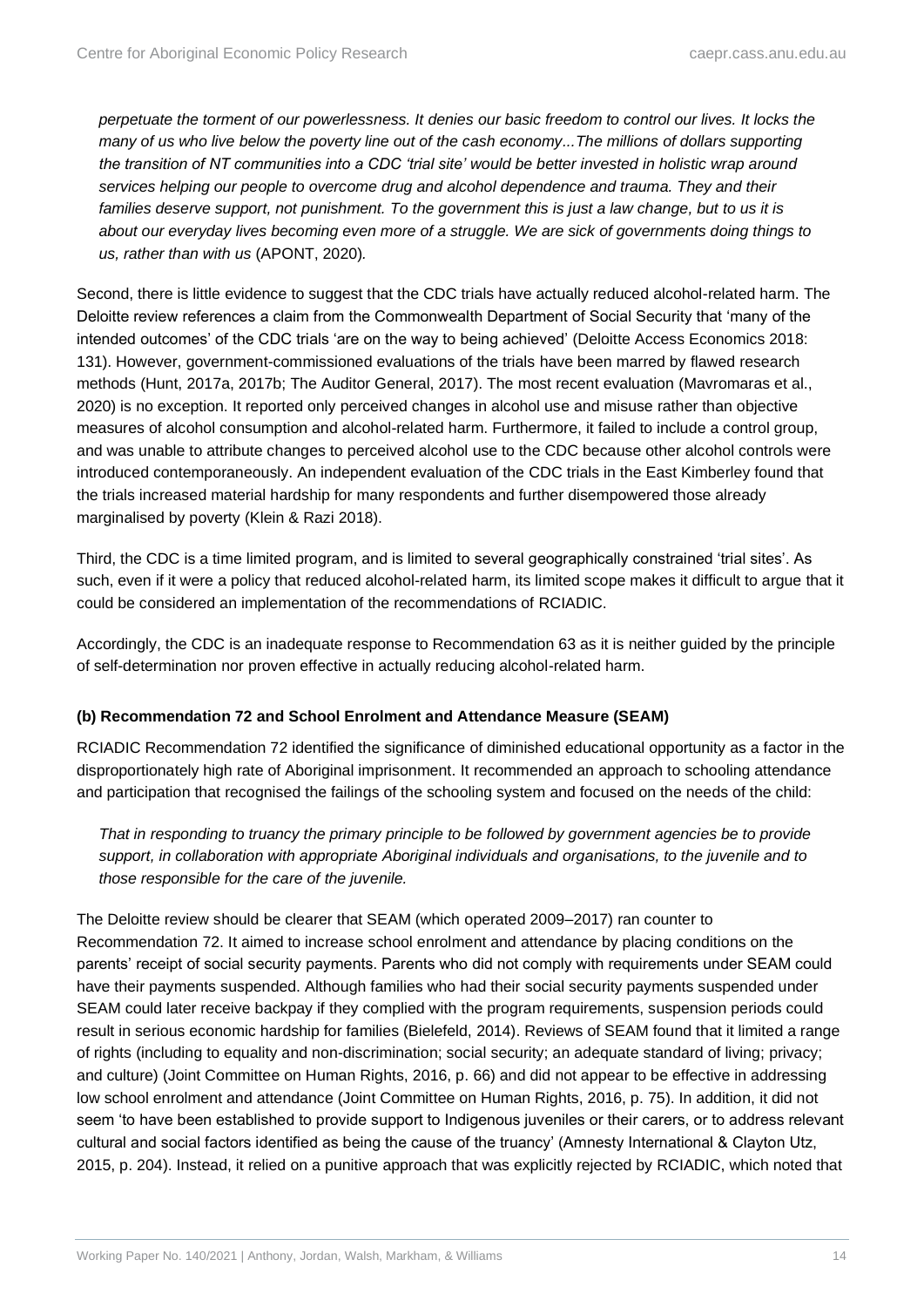'to impose fines on the parents of Aboriginal children will only exacerbate their poverty and extent of social disadvantage' (E. Johnston, 1991b, Section 16.1.16).

Ultimately, SEAM was ineffective. In particular, a randomised controlled trial of SEAM found that while 5% of students in the SEAM trial had their payments suspended, there was no evidence that this had any impact on school attendance (Goldstein & Hiscox, 2018). Consequently, the Australian Government ceased the SEAM program in December 2017 (Department of Prime Minister and Cabinet, 2018, p. 90), with the then Indigenous Affairs Minister Nigel Scullion characterising the program as 'badly designed and woefully implemented' (Cunningham, 2017). It is unclear how such a program, ineffective when operating and long-since discontinued, could be said to be reducing rates of First Nations incarceration.

#### **(c) Recommendation 203 and Social, economic and cultural development plans**

RCIADIC Recommendation 203 stipulated:

*That the highest priority be accorded to the facilitation of social, economic and cultural development plans by Aboriginal communities.*

The Deloitte review determined that this recommendation was 'partially complete' at the Commonwealth level, citing both CDP and the Stronger Futures policy as evidence. Prior to the introduction of CDP, the Community Development Employment Projects (CDEP) scheme required providers of these schemes to develop Community Action Plans for the Aboriginal and Torres Strait Islander communities they serviced.

The CDEP's Community Action Plans were intended to give communities a central role in establishing a strategic vision for their social, economic and cultural development as facilitated by CDEP. Further, providers had significant flexibility to tailor the programs to local needs (Jordan, 2016). However, CDEP was gradually abolished between 2007 and 2015, and has ultimately been replaced by social security with mutual obligation requirements, in remote areas by the CDP and in urban and regional areas by mainstream employment services through the *jobactive* program. Under CDP, the Community Action Plans have been abandoned rather than reformed, flexibility has been limited, and centralised bureaucratic control has increased (Fowkes, 2018; Jordan et al., 2016). In urban and regional Australia, there is little to no accommodation for First Nations community development aspirations under *jobactive*. The gradual abolition of CDEP and its replacement with punitive workfare has impeded the abilities of First Nations communities to devise and implement social, economic and cultural development plans and to exercise their self-determination more generally (Jordan, 2016).

Stronger Futures was introduced to extend the substance of the Northern Territory Emergency Response (NTER) intervention from 2012 to 2022. The Deloitte review states that Stronger Futures 'included directives which were aimed at improving government engagement with Aboriginal and Torres Strait Islander communities and improving the coordination of funding and services for Aboriginal and Torres Strait Islander communities' (p. 407). However, Stronger Futures continued and expanded a number of the punitive elements of the NTER (Bielefeld, 2017). Although there was some consultation with Aboriginal and Torres Strait Islander peoples, a report into this consultation found that the process fell short 'of Australia's obligation to consult with Indigenous peoples in relation to initiatives that affect them' (Nicholson et al., 2012). In this context, including both CDP and Stronger Futures as evidence, with no assessment of their contribution in practice, significantly overstates and mischaracterises government progress towards meeting RCIADIC Recommendation 203.

In contrast, government actions since RCIADIC have actively impeded the facilitation of social, economic and cultural development plans by Aboriginal communities. For instance, the abolition of ATSIC resulted in the end of regional planning processes by ATSIC Regional Councils, through which First Nations' objectives and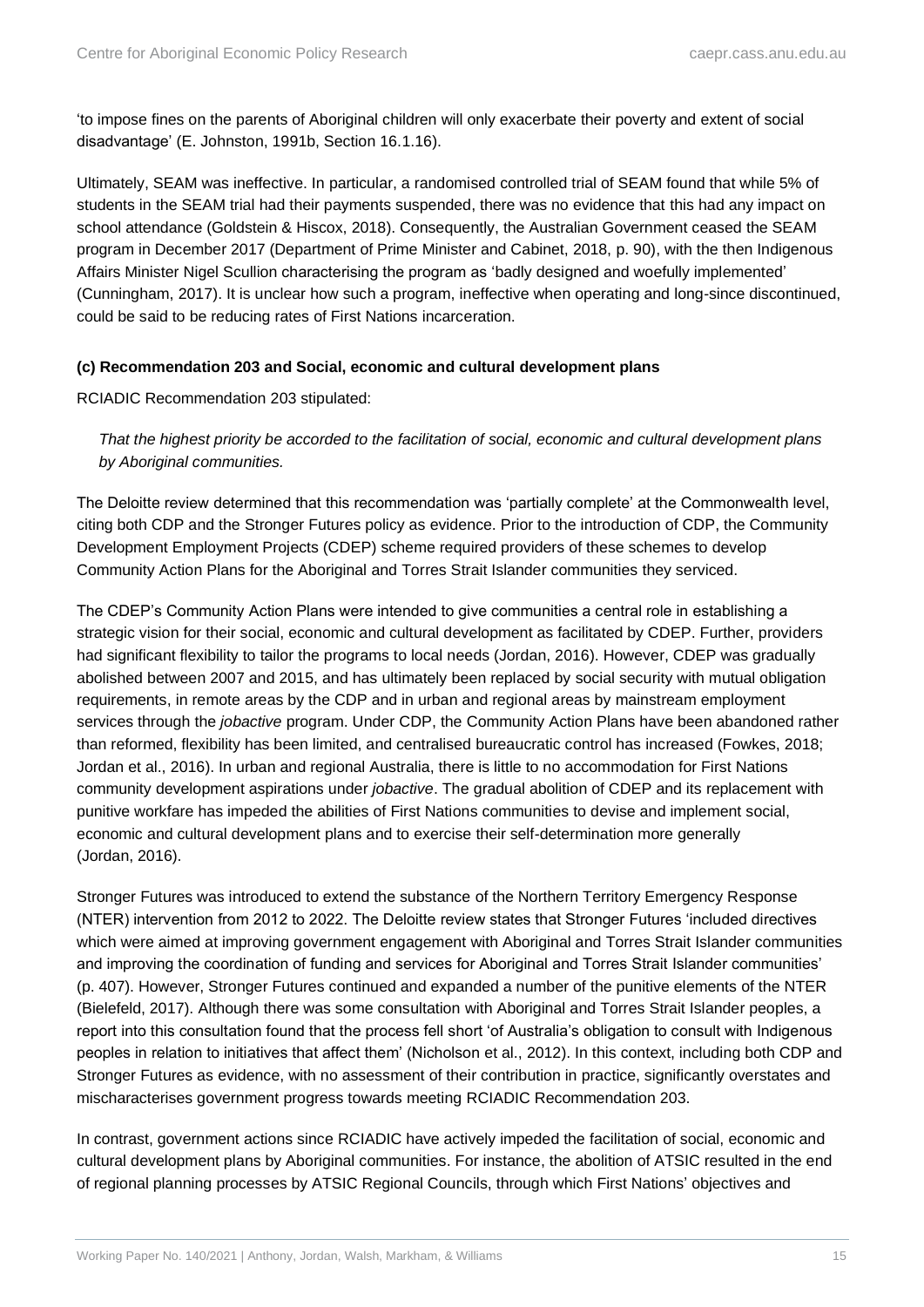priorities could be determined and worked towards. As discussed, the abolition of CDEP reduced community capacity to produce community plans and implement them. In the NT, the amalgamation of local councils in 2007 made local government in remote areas much less responsive to local needs, further impeding the ability to produce and implement plans (Sanders, 2012). Much of the infrastructure that existed for the facilitation of social, economic and cultural development plans by Aboriginal communities at the time of RCIADIC has since been dismantled. In some regions, First Nations organisations are undertaking such work themselves (Murdi Paaki Regional Assembly, 2016), although this is often with less support than existed 30 years ago.

### <span id="page-21-0"></span>**Conclusion**

Thirty years since the Royal Commission into Aboriginal Deaths in Custody, the over-incarceration of First Nations people in penal institutions and the numbers of First Nations deaths in penal custody are at unprecedented levels. First Nations deaths in custody continue to rise, including in circumstances of institutional disregard for their lives. However, the Australian Government has failed to take action to stop the overincarceration of First Nations people and deaths in custody and enforce accountability. This is in part due to its reliance on consultancy reports, such as the Deloitte report, that fail to recognise the scope and nature of the problem and the need for substantial change that disrupts the carceral trajectory. The concluding remarks below point to the importance for First Nations leadership in the review of the penal system and deaths in custody and overseeing change.

By contrast, the scope and methodology of the Deloitte review misrepresents governments' responses to RCIADIC, and has the potential to misinform policy and practice responses to Aboriginal deaths in custody. It widens the gap between policy rhetoric and reality across many of the policy areas covered by RCIADIC, including policy areas not discussed in this response, and in doing so is evidence of a more widespread problem in Indigenous public policy in Australia. In particular, current approaches to policymaking, funding and reporting too often ignore the principles of self-determination and the realities of laws and policies as experienced by Aboriginal and Torres Strait Islander peoples. Our concern is that unless these approaches are highlighted, outcomes will continue to deteriorate and the policymaking process itself will continue to repeat the marginalisation and incarceration of First Nations people.

Instead, we support the development of national independent monitoring of the implementation of the recommendations of RCIADIC. A monitoring body should be led by First Nations people who are involved in devising strong terms of reference that draw on community concerns, and a rigorous methodology centred on input from Aboriginal and Torres Strait Islander peoples, organisations and peak bodies to establish whether governments are making real progress towards meeting the recommendations. Bond et al. (2019) offer useful principles for structuring independent evaluation and monitoring in Indigenous public policy.

Despite a commitment by the Commonwealth to increased use of evaluation in Indigenous affairs, the Deloitte review – according to records published by AusTender cost \$350 000 – is not alone in being of such poor quality as to render its findings largely worthless. Similar criticisms have been made by academics and the Australian National Audit Office of the evaluation of the CDC trial (Hunt, 2017a, 2017b; The Auditor General, 2017). A commitment to increased evaluation means little if such work is not undertaken independently, with transparency and with reference to Indigenous methodologies that engage First Nations standpoints and experiences and the substantive outcomes of policies. In the case of the RCIADIC recommendations, it is no exaggeration to suggest that this a matter of life and death.

We urge the Australian Government to fully embrace and enact the RCIADIC recommendations, including the need to support action towards self-determination. Finally, we urge the Australian Government to provide a response to the Australian Law Reform Commission's Inquiry on Indigenous Incarceration Rates (2017), which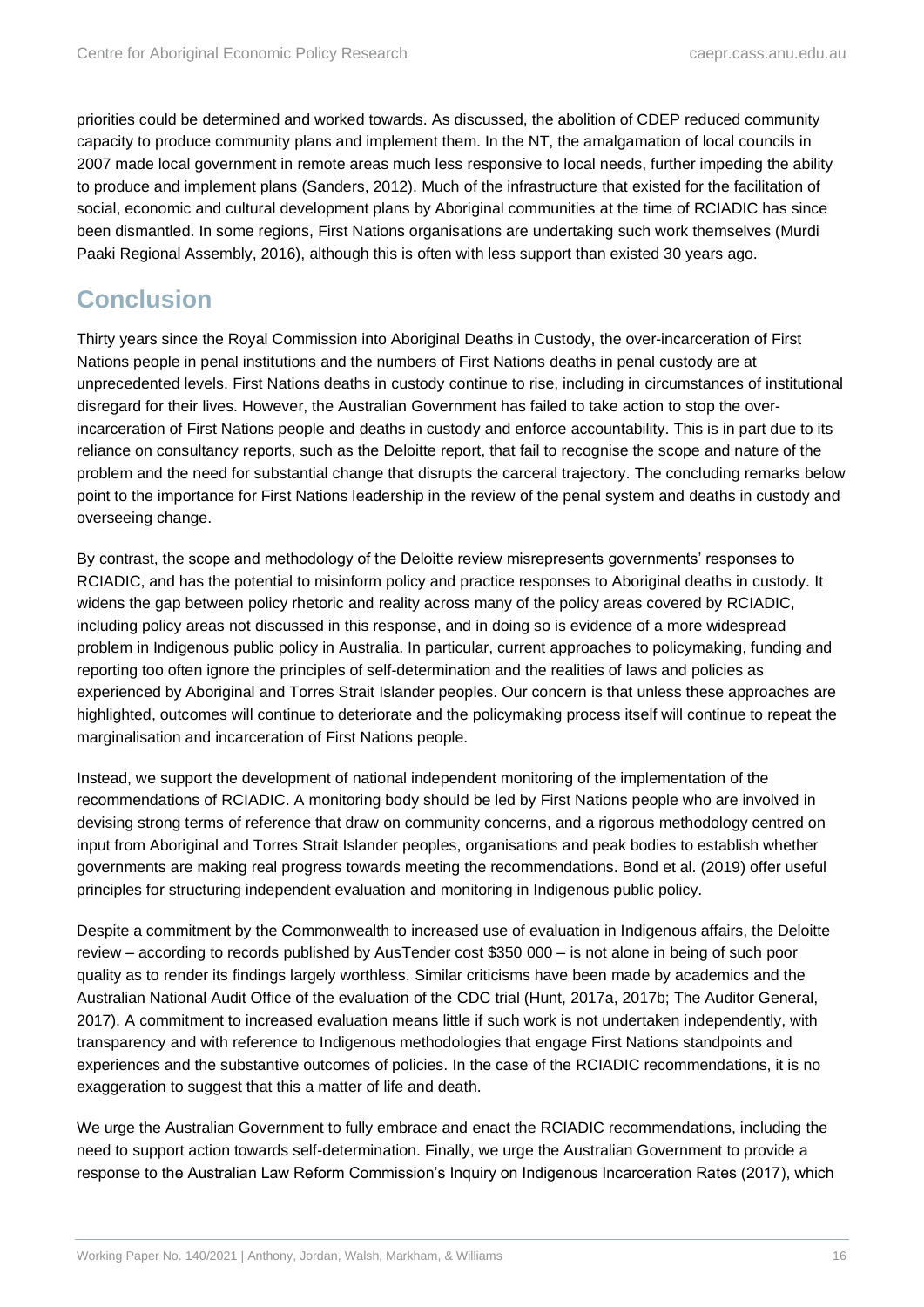emerged from the legal profession's sense of despair with the unprecedented rates of Indigenous incarceration in Australia. The instigation of this inquiry and the failure of the government to respond after four years demonstrate the lack of government action towards implementing the recommendations of the RCIADIC and is a sobering reminder of the tragic implications of this failure. Thirty years and almost 500 First Nations deaths in custody since the RCIADIC, there is an urgent need for substantive implementation of the 339 recommendations under the critical watch of a First Nations monitoring body.

### <span id="page-22-0"></span>**References**

- Aboriginal Peak Organisations Northern Territory (APONT) (2020). *Why we are calling on all MPs to oppose the Cashless Debit Card Expansion Bill* [Media Release]. http://www.amsant.org.au/apont/wpcontent/uploads/2020/10/20201008-Why-we-oppose-the-Cashless-Debit-Card-Expansion-Bill.pdf
- Allam, L. (2020, July 30). Closing the Gap prison reduction targets show 'disappointing lack of ambition', lawyers say. *The Guardian*. http://www.theguardian.com/australia-news/2020/jul/30/closing-the-gapprison-reduction-targets-show-disappointing-lack-of-ambition-lawyers-say
- Allam, L., & Butler, B. (2021, April 4). Crown among big companies given more than \$90m by government to employ Aboriginal people. *The Guardian*. http://www.theguardian.com/australianews/2021/apr/05/crown-among-big-companies-given-government-funding-to-employ-aboriginal-people
- Allam, L., Wahlquist, C., & Evershed, N. (2018, August 27). The 147 dead: Terrible toll of Indigenous deaths in custody spurs calls for reform. *The Guardian*. http://www.theguardian.com/australianews/2018/aug/28/the-147-dead-indigenous-leaders-demand-action-over-unacceptable-deaths-incustody
- Allam, L., Wahlquist, C., Evershed, N., & Herbert, M. (2021, April 8). The 474 deaths inside: Tragic toll of Indigenous deaths in custody revealed. *The Guardian*. http://www.theguardian.com/australianews/2021/apr/09/the-474-deaths-inside-rising-number-of-indigenous-deaths-in-custody-revealed
- Altman, J. (2016). Reconciliation and the Quest for Economic Sameness. In S. Maddison, T. Clark, & R. de Costa (Eds.), *The limits of settler colonial reconciliation: Non-indigenous people and the responsibility to engage*. Springer.
- Amnesty International & Clayton Utz (2015). *Review of the Implementation of the Recommendations of the RCIADIC – May 2015*. https://web.archive.org/web/20170411172920/https://changetherecord.org.au/resources/files/Chapter% 2010\_%20Schooling.pdf
- Anthony, T. (2016, July 27). Data gaps mean Indigenous incarceration rates may be even worse than we thought. *The Conversation*. http://theconversation.com/data-gaps-mean-indigenous-incarceration-ratesmay-be-even-worse-than-we-thought-63044
- Anthony, T. (2017, June 6). FactCheck Q&A: Are Indigenous Australians the most incarcerated people on Earth? *The Conversation*. http://theconversation.com/factcheck-qanda-are-indigenous-australians-themost-incarcerated-people-on-earth-78528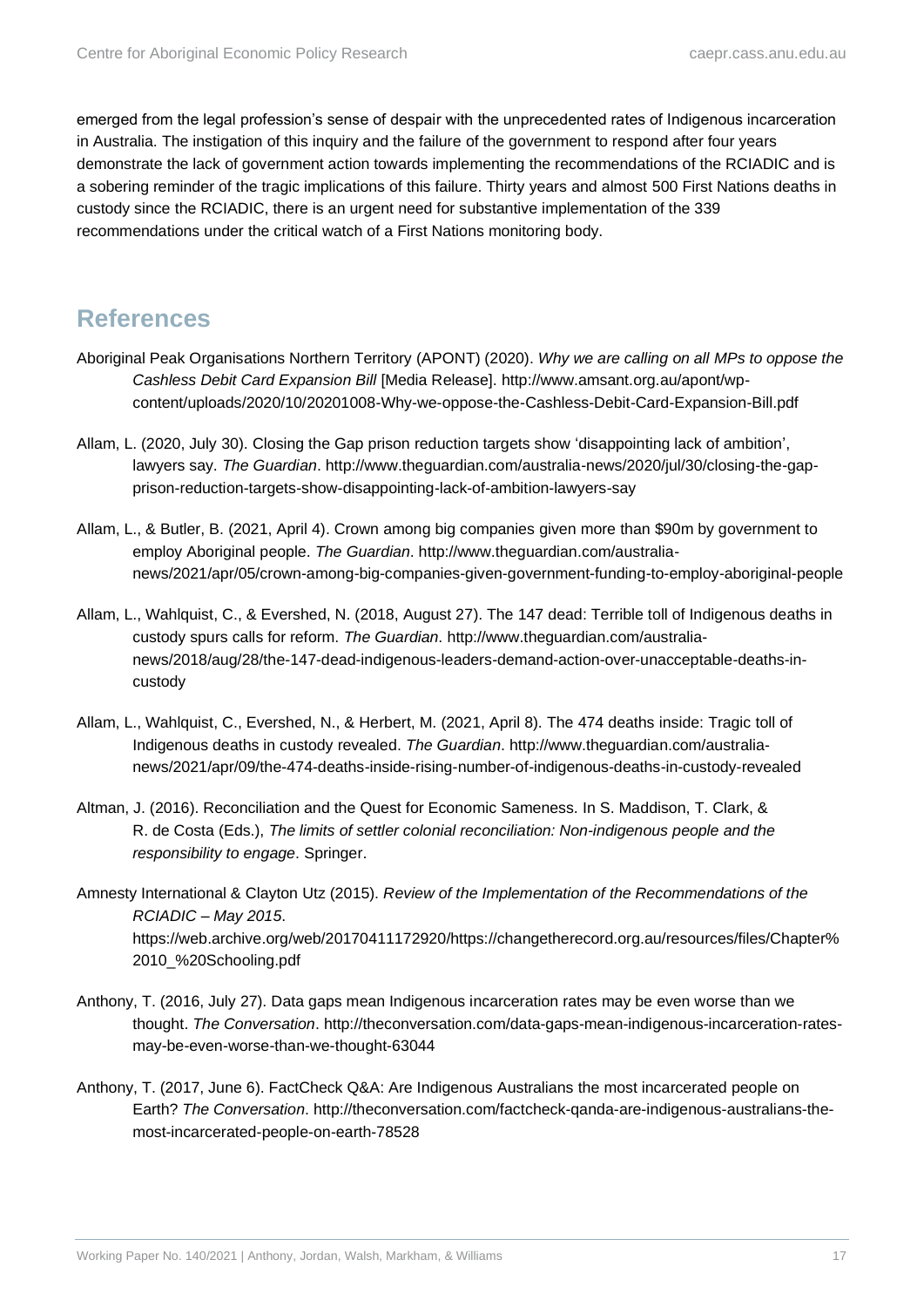=jcpaa/atsis/submissions/sub20.pdf

- ATSIC Yilli Rreung Regional Council (2004). *Submission to the Indigenous Law and Justice Inquiry* (Submission No. 20). Joint Committee of Public Accounts and Audit. https://www.aph.gov.au/parliamentary\_business/committees/house\_of\_representatives\_committees?url
- Attorney-General's Department (2020). *National report submitted in accordance with paragraph 5 of the annex to Human Rights Council resolution 16/21*. Australian Government. https://www.ag.gov.au/sites/default/files/2020-12/national-report-of-australia-upr-2021.pdf
- Australian Bureau of Statistics (ABS) (2005). *Prisoners in Australia, 2005* (ABS cat no 4517.0). Australian Government Publishing Service. https://www.ausstats.abs.gov.au/ausstats/subscriber.nsf/0/0D2231601F85888BCA2570D8001B8DDB/\$ File/45170\_2005.pdf
- Australian Bureau of Statistics (ABS) (2016). *Microdata: National Aboriginal and Torres Strait Islander Social Survey, 2014–15* (ABS cat no 4720.0.55.002). Australian Government Publishing Service.
- Australian Bureau of Statistics (ABS) (2020). *Prisoners in Australia, 2020* (ABS cat no 4517.0). Australian Government Publishing Service. https://www.abs.gov.au/statistics/people/crime-and-justice/prisonersaustralia/2020
- Australian Bureau of Statistics (ABS) (2021). *Corrective Services, Australia, December Quarter 2020* (ABS cat no 4512.0). Australian Government Publishing Service. https://www.abs.gov.au/statistics/people/crime-and-justice/corrective-services-australia/dec-quarter-2020
- Australian Institute of Health and Welfare (2021). *Youth detention population in Australia 2020* (AIHW cat no JUV 135). AIHW. https://nla.gov.au/nla.obj-2918941219
- Australian National Audit Office (2017). *Indigenous Advancement Strategy* (ANAO Report 35 2016–17). https://www.anao.gov.au/sites/default/files/ANAO\_Report\_2016-2017\_35.pdf
- Bielefeld, S. (2014). Constitutional Recognition of Aboriginal and Torres Strait Islander Peoples: Exploring the Limits of Benevolent Language. *Indigenous Law Bulletin*, *8*(15), 22–26.
- Bielefeld, S. (2017). The Intervention, Stronger Futures and racial discrimination: Placing the Australian Government under scrutiny. In E. Baehr, & B. Schmidt-Haberkamp (Eds.), *'And there'll be NO dancing': Perspectives on Policies Impacting Indigenous Australia since 2007*. Cambridge Scholars Publishing. https://papers.ssrn.com/abstract=2954330
- Bond, C., Brady, K., Hassall, K., Macoun, A., Mukandi, B., Singh, D., & Staines, Z. (2019). *Submission to Productivity Commission Inquiry into an Indigenous Evaluation Strategy* (Submission No. 40). Productivity Commission. https://www.pc.gov.au/\_\_data/assets/pdf\_file/0011/244586/sub040 indigenous-evaluation.pdf
- Carcach, C., & Grant, A. (1999). *Imprisonment in Australia: Trends in populations & imprisonment rates 1982– 1998*. Australian Institute of Criminology. https://www.aic.gov.au/sites/default/files/2020-05/tandi130.pdf
- Carcach, C., Grant, A., & Conroy, R. (1999). *Australian corrections: The imprisonment of Indigenous people*. Australian Institute of Criminology. https://www.aic.gov.au/sites/default/files/2020-05/tandi137.pdf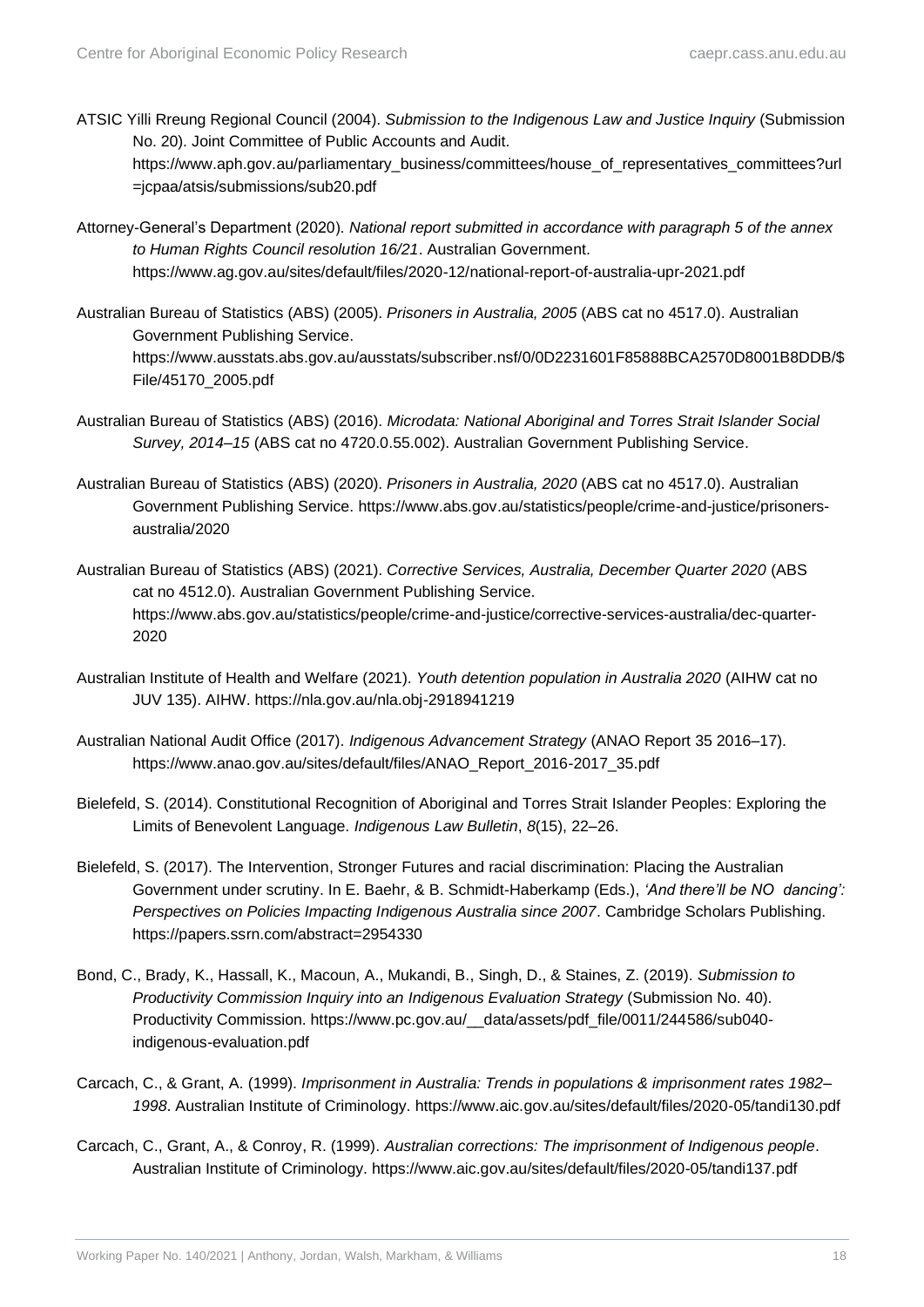- Coalition of Aboriginal and Torres Strait Islander Peak Organisations & Australian Governments (2020). *National Agreement on Closing the Gap* (p. 47). National Indigenous Australians Agency. http://web.archive.org/web/20200926040101/https://www.closingthegap.gov.au/sites/default/files/files/n ational-agreement-ctg.pdf
- Cunningham, M. (2017, December 19). Program funding ditched. *NT News*. https://www.ntnews.com.au/news/northern-territory/school-program-ditched-by-federalgovernment/news-story/c7782facd761ebba12df91fde55715c7
- Damjanovic, D. (2021, March 16). Darwin prison ceiling fans removed from cells after two inmate deaths. *ABC Online*. https://www.abc.net.au/news/2021-03-17/ceiling-fans-removed-from-darwin-prison-after-twodeaths/13243268
- Davidson, F., Clugston, B., Perrin, M., Williams, M., Heffernan, E., & Kinner, S. A. (2020). Mapping the prison mental health service workforce in Australia. *Australasian Psychiatry*, *28*(4), 442–447. https://doi.org/10.1177/1039856219891525
- Davis, M. (2015). Closing the Gap in Indigenous disadvantage: A trajectory of Indigenous inequality in Australia. *Georgetown Journal of International Affairs*, *16*(1), 34–44.
- Deloitte Access Economics (2018). *Review of the implementation of the recommendations of the Royal Commission into Aboriginal deaths in custody*. Department of the Prime Minister and Cabinet. https://www.niaa.gov.au/sites/default/files/publications/rciadic-review-report.pdf
- Department of Prime Minister and Cabinet (2018). *Annual Report 2017–18*. Australian Government. https://parlinfo.aph.gov.au/parlInfo/download/publications/tabledpapers/88028cb1-5e58-4346-9ca8- 1018468ac646/upload\_pdf/pmc-annual-report-17-18.pdf;fileType=application%2Fpdf
- Dillon, M. (2017, February 5). ANAO Audit of the Indigenous Advancement Strategy. *A Walking Shadow*. http://refragabledelusions.blogspot.com/2017/02/anao-audit-of-indigenous-advancement.html
- Doherty, L., & Bricknell, S. (2020). Deaths in custody in Australia 2018–19 (AIC Statistical Report No. 31). Australian Institute of Criminology. https://www.aic.gov.au/sites/default/files/2020- 12/sr31 deaths in custody in australia 2018-19.pdf
- Evershed, N., Allam, L., Wahlquist, C., Ball, A., & Herbert, M. (2021). *Deaths Inside database*. The Guardian. http://www.theguardian.com/australia-news/ng-interactive/2018/aug/28/deaths-inside-indigenousaustralian-deaths-in-custody
- Finlay, S. M., Williams, M., & Sweet, M. (2017). *#JustJustice: Tackling the over-incarceration of Aboriginal and Torres Strait Islander peoples*. Croakey.
- Fowkes, L. (2018). *Settler-state ambitions and bureaucratic ritual at the frontiers of the labour market: Indigenous Australians and remote employment services 2011–2017* [Unpublished doctoral dissertation]. Australian National University. https://openresearchrepository.anu.edu.au/handle/1885/160842
- Goldstein, R., & Hiscox, M. J. (2018). *School Enrolment and Attendance Measure Randomized Controlled Trial: Full Report*. Department of the Prime Minister and Cabinet. https://www.niaa.gov.au/sites/default/files/publications/seam-report-2018.docx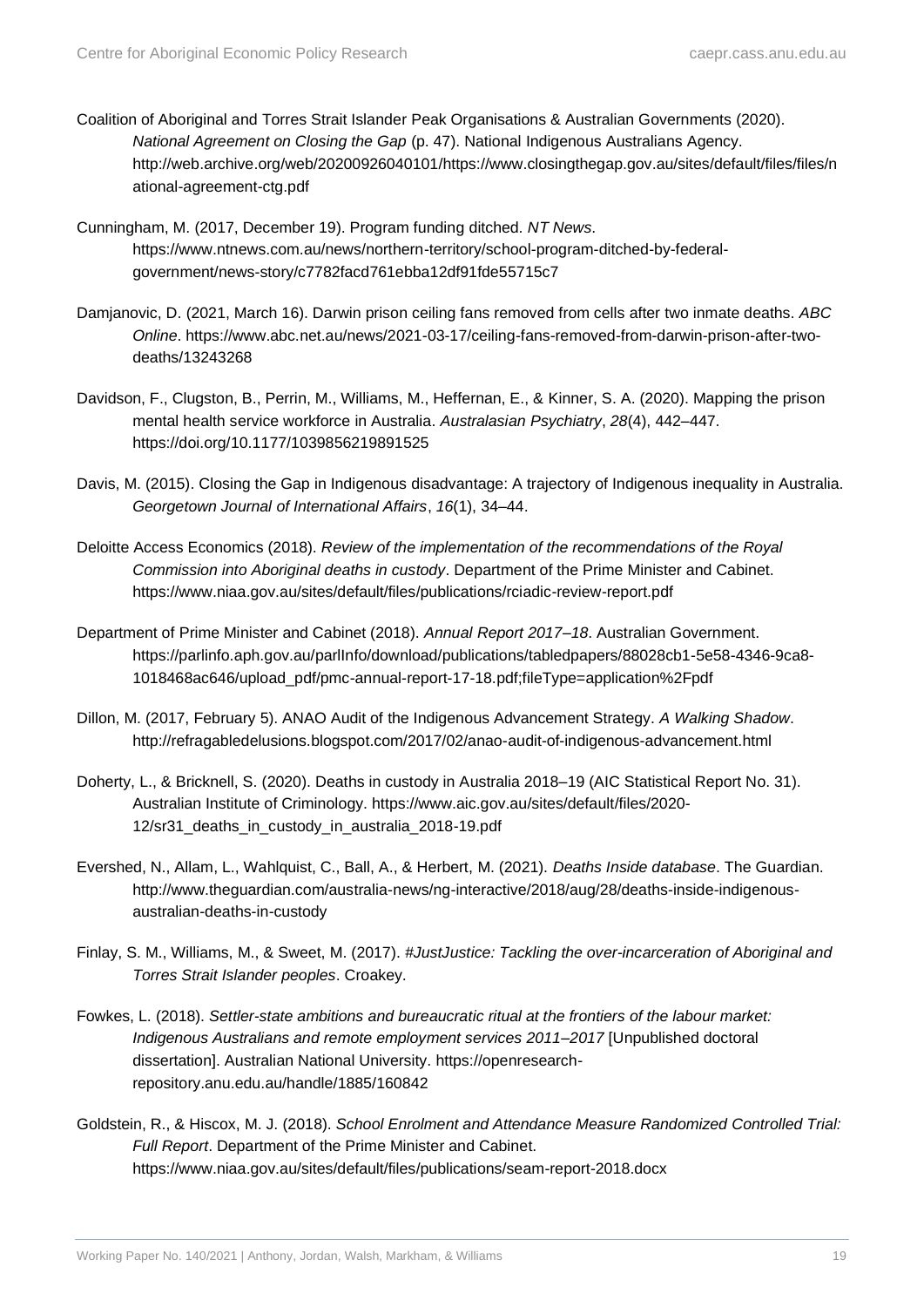- Grahame, H. (2020). Inquest into the death of Tane Chatfield (File No. 2017/288854; p. 34). Coroners Court of New South Wales. https://coroners.nsw.gov.au/documents/findings/2020/Chatfield\_findings.pdf
- Higgins, I., & Florance, L. (2020, June 8). 'It's pretty straightforward': Leaders ask governments to listen to BLM protesters. *ABC News*. https://www.abc.net.au/news/2020-06-08/marcia-langton-dont-ignore-blacklives-matter-protests/12332408
- Human Rights Council Working Group on the Universal Periodic Review (2020). *Summary of Stakeholders' submissions on Australia* (United Nations Document A/HRC/WG.6/37/AUS/3). UN General Assembly. https://undocs.org/pdf?symbol=en/A/HRC/WG.6/37/AUS/3
- Hunt, J. (2017a). The Cashless Debit Card Evaluation: A short review (CAEPR Topical Issue No. 1/2017). Centre for Aboriginal Economic Policy Research, ANU. https://researchers.anu.edu.au/publications/135093
- Hunt, J. (2017b). The Cashless Debit Card Evaluation: Does it really prove success? (CAEPR Topical Issue No. No. 2/2017). Centre for Aboriginal Economic Policy Research, ANU.
- Hunyor, J. (2015). Imprison ME NT: Paperless arrests and the rise of executive power in the Northern Territory. *Indigenous Law Bulletin*, *8*(21), 3–9.
- Johnston, E. (1991a). *Royal Commission into Aboriginal Deaths in Custody – National Report Volume 1*. Australian Government Publishing Service. http://www.austlii.edu.au/au/other/IndigLRes/rciadic/national/vol1/
- Johnston, E. (1991b). *Royal Commission into Aboriginal Deaths in Custody – National Report Volume 2*. Australian Government Publishing Service. http://www.austlii.edu.au/au/other/IndigLRes/rciadic/national/vol2/
- Johnston, I., Williams, M., Butler, T., & Kinner, S. A. (2019). Justice targets in Closing the Gap: Let's get them right. *Australian and New Zealand Journal of Public Health*, 1753-6405.12896. https://doi.org/10.1111/1753-6405.12896
- Joint Committee on Human Rights (2016). *2016 Review of stronger futures measures*. Parliament House. http://www.aph.gov.au/joint\_humanrights/
- Jordan, K. (2016). *Better than welfare? Work and livelihoods for Indigenous Australians after CDEP*. ANU Press. https://press.anu.edu.au/publications/series/centre-aboriginal-economic-policy-researchcaepr/better-welfare
- Jordan, K., Anthony, T., Walsh, T., & Markham, F. (2018). Joint response to the Deloitte Review of the implementation of the recommendations of the Royal Commission into Aboriginal Deaths in Custody (Topical Issue No. 4/2018). Centre for Aboriginal Economic Policy Research, ANU. https://doi.org/10.25911/5c18bed55394c
- Jordan, K., Fowkes, L., Kral, I., Sanders, W., Altman, J., Klein, E., Morrison, J., & Paterson, J. (2016). Job creation and income support in remote Indigenous Australia: Moving forward with a better system (Topical Issue No. 2/2016). Centre for Aboriginal Economic Policy Research, ANU.
- Klein, E., & Razi, S. (2018). Contemporary tools of dispossession: The cashless debit card trial in the East Kimberley. *Journal of Australian Political Economy*, *82*, 84–106.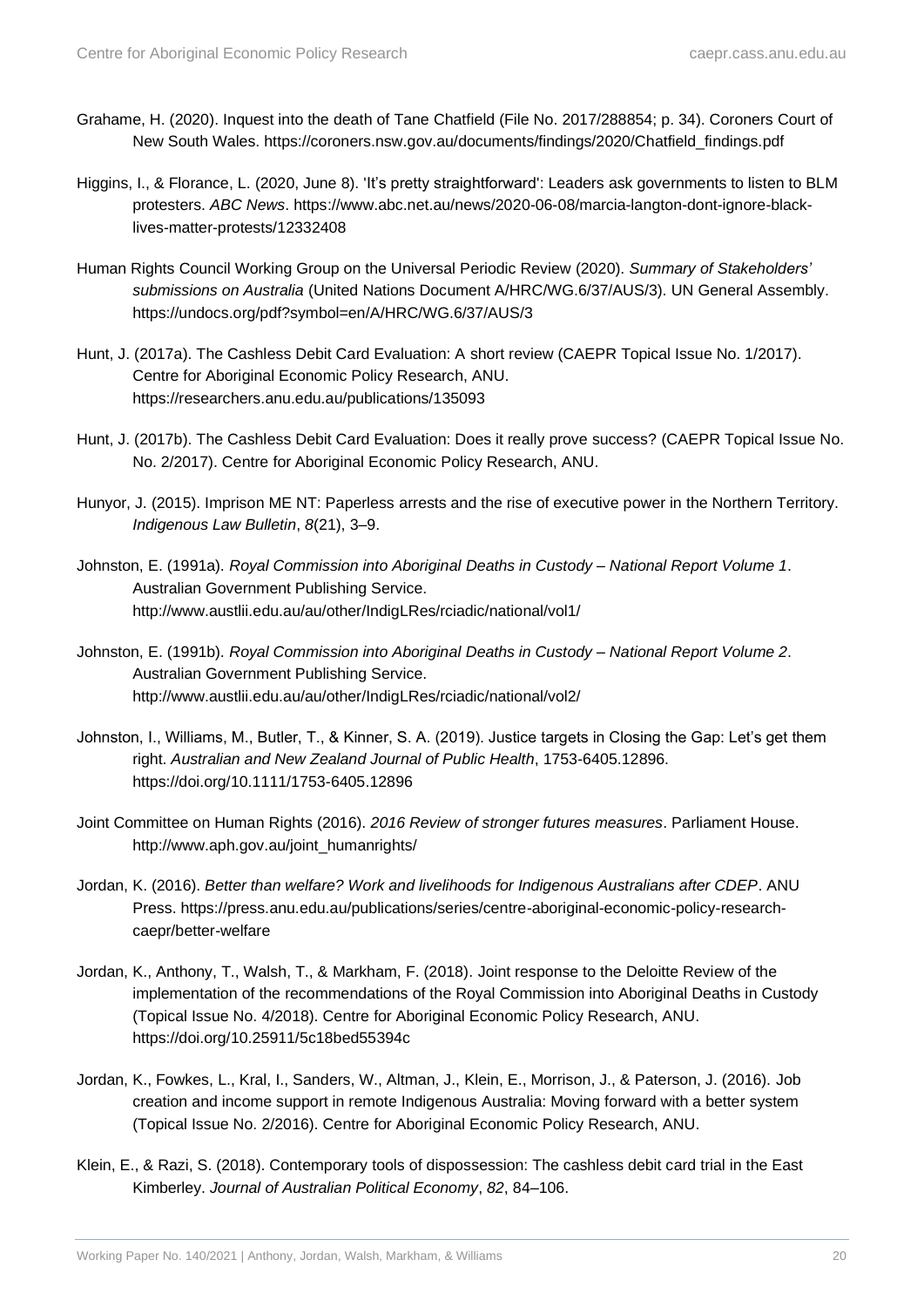- Langton, M., Calma, T., Odegaard, D., Griggs, R., Buckskin, P., & Hope, L. (2020). *Indigenous Voice Co-design Process – Interim Report to the Australian Government*. https://voice.niaa.gov.au/sites/default/files/2021-01/indigenous-voice-codesign-process-interim-report-2020.pdf
- Leigh, A. (2020). The second Convict Age: Explaining the return of mass imprisonment in Australia (IZA Discussion Paper No. 13025). IZA Institute for Labor Economics. http://andrewleigh.org/pdf/SecondConvictAge.pdf
- Manton, D., & Williams, M. (2021). Strengthening Indigenous Australian perspectives in allied health education: A critical reflection. *International Journal of Indigenous Health*, *16*(1). https://doi.org/10.32799/ijih.v16i1.33218
- Markham, F., & Biddle, N. (2018). Recent changes to the Indigenous population geography of Australia: Evidence from the 2016 Census. *Australian Population Studies*, *2*(1), 1–13.
- Mavromaras, K., Moskos, M., Mahuteau, S., & Isherwood, L. (2020). *Evaluation of the CDC in Ceduna, East Kimberley and the Goldfields Region: Consolidated Report*. Department of Social Services. https://www.dss.gov.au/sites/default/files/documents/02\_2021/fac\_evaluation-cdc-ceduna-eastkimberley-and-goldfields-region-consolidated-report\_012021.pdf
- Methven, E. (2017). *Dirty Talk: A critical discourse analysis of offensive language crimes* [Unpublished doctoral dissertation]. University of Technology Sydney. http://hdl.handle.net/10453/116623
- Murdi Paaki Regional Assembly (2016). *Regional Plan for the Murdi Paaki Region*. Murdi Paaki Regional Assembly. http://www.mpra.com.au/uploads/documents/mpra\_regional\_plan\_fin.pdf
- National Aboriginal Community Controlled Health Organisation (NACCHO) (2018). *Submission to the Inquiry into the Social Services Legislation Amendment (Cashless Debit Card Trial Expansion) Bill 2018* (Submission No. 39). Senate Community Affairs Legislation Committee. https://www.aph.gov.au/Parliamentary\_Business/Committees/Senate/Community\_Affairs/CDCTrialExpa nsion/Submissions
- Nicholson, A., Watson, N., Vivian, A., Longman, C., Priest, T., Santolo, J. D., Gibson, P., Larissa Behrendt, & Cox, E. (2012). *Listening but not Hearing: A response to the NTER Stronger FuturesConsultations June to August 2011*. Jumbunna Indigenous House of Learning, University of Technology Sydney. https://www.uts.edu.au/sites/default/files/ListeningButNotHearing8March2012\_0.pdf
- Page, A. (2018). Fragile positions in the new paternalism: Indigenous community organisations during the 'Advancement' era in Australia. In D. Howard-Wagner, M. Bargh, & I. Altamirano-Jiménez (Eds.), *The neoliberal state, recognition and Indigenous rights* (pp. 185–200). ANU Press. https://doi.org/10.22459/CAEPR40.07.2018.10
- Pettit, S., Simpson, P., Jones, J., Williams, M., Islam, M. M., Parkinson, A., Calabria, B., & Butler, T. (2019). Holistic primary health care for Aboriginal and Torres Strait Islander prisoners: Exploring the role of Aboriginal Community Controlled Health Organisations. *Australian and New Zealand Journal of Public Health*, *43*(6), 538–543. https://doi.org/10.1111/1753-6405.12941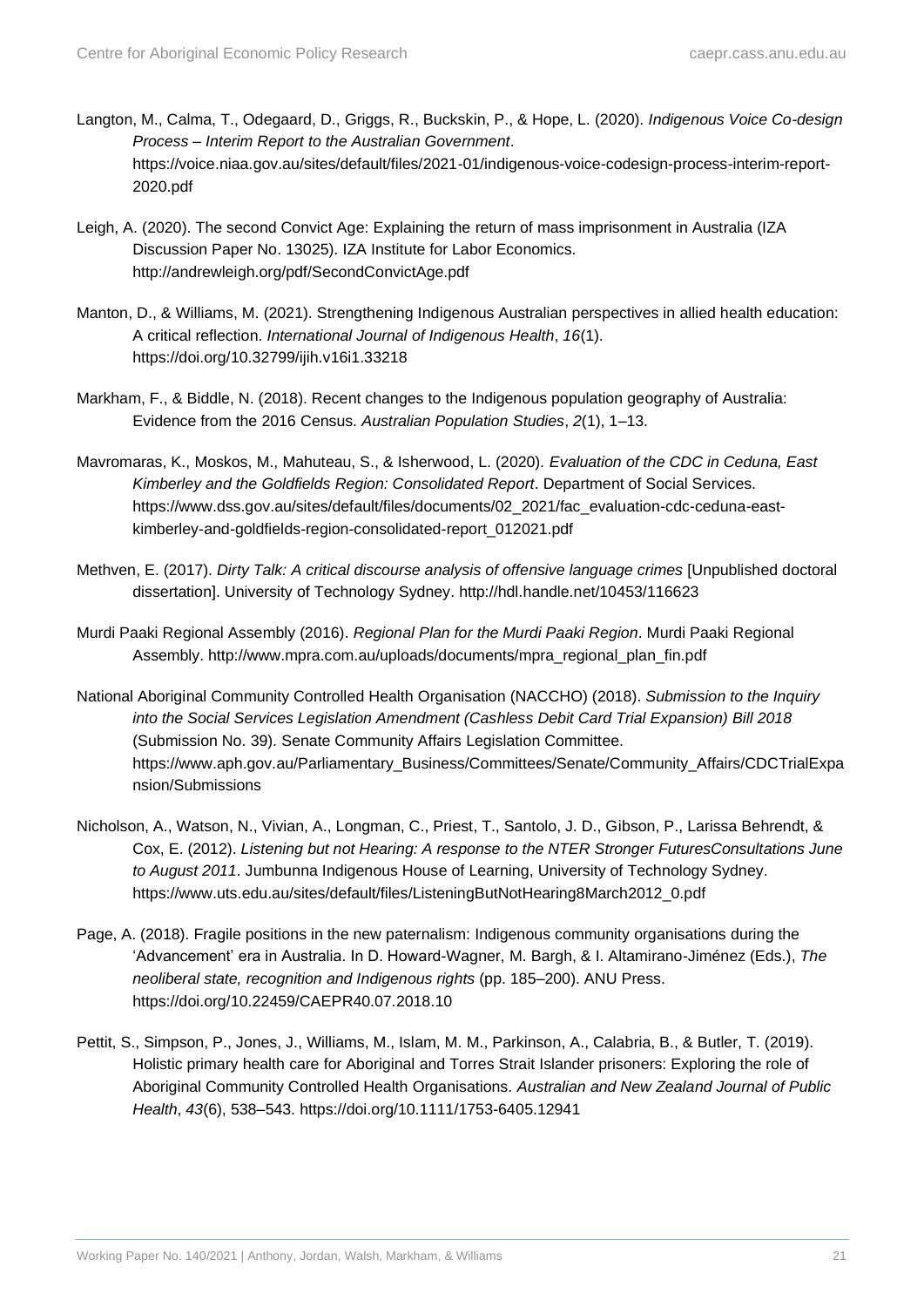- Referendum Council (2017). *Final Report of the Referendum Council*. Referendum Council. https://www.referendumcouncil.org.au/sites/default/files/report\_attachments/Referendum\_Council\_Final \_Report.pdf
- Ryan, T. (2015). *Inquest into the death of Farrin John Vetters* (File COR 2011/3672). Coroners Cour. https://www.courts.qld.gov.au/\_\_data/assets/pdf\_file/0003/373278/cif-vetters-fj-20150528.pdf
- Sanders, W. (2012). Changing scale, mixing interests: Generational change in Northern Territory local government. *Australian Journal of Political Science*, *47*(3), 473–490. https://doi.org/10.1080/10361146.2012.704008
- Senate Finance and Public Administration Legislation Committee (2021). *Estimates*. Parliament of Australia. https://parlinfo.aph.gov.au/parlInfo/download/committees/estimate/8165d673-9282-4251-853b-3c285f96d920/toc\_pdf/Finance%20and%20Public%20Administration%20Legislation%20Committee\_20 21\_03\_26\_8637.pdf;fileType=application%2Fpdf#search=%22committees/estimate/8165d673-9282- 4251-853b-3c285f96d920/0000%22
- Special Rapporteur on the Rights of Indigenous Peoples (2017). *Report of the Special Rapporteur on the rights of indigenous peoples on her visit to Australia* (United Nations Document A/HRC/36/46/Add.2; Human Rights Council, Thirty-Sixth Session). United Nations General Assembly. https://undocs.org/pdf?symbol=en/A/HRC/36/46/Add.2
- Strakosch, E. (2015). *Neoliberal Indigenous policy: Settler colonialism and the 'post-welfare' state*. Palgrave Macmillan.
- The Auditor General (2017). Design and implementation of the Community Development Programme: Department of the Prime Minister and Cabinet, Department of Employment and Department of Human Services (ANAO Report No. 14, 2017–18). Australian National Audit Office. https://www.anao.gov.au/work/performance-audit/design-and-implementation-community-developmentprogramme
- Thorpe, N. (2018, May 7). Government's Indigenous budget strategy blasted for failures and hundreds of millions to non-Indigenous organisations. *NITV*. https://www.sbs.com.au/nitv/nitvnews/explainer/governments-indigenous-budget-strategy-blasted-failures-and-hundreds-millions-non
- United Nations (UN) General Assembly (2015). United Nations Standard Minimum Rules for the Treatment of Prisoners (the Nelson Mandela Rules) (UN Document A/RES/70/175; Seventieth Session). https://undocs.org/A/RES/70/175
- Wahlquist, C., Evershed, N., & Allam, L. (2018, August 29). More than half of 147 Indigenous people who died in custody had not been found guilty. *The Guardian*. http://www.theguardian.com/australianews/2018/aug/30/more-than-half-of-147-indigenous-people-who-died-in-custody-had-not-been-foundguilty
- Walsh, T. (2016). *The Deaths in Custody Project*. University of Queensland. https://deaths-incustody.project.uq.edu.au
- Walsh, T. (2017). Public nuisance, race and gender. *Griffith Law Review*, *26*(3), 334–354. https://doi.org/10.1080/10383441.2018.1449055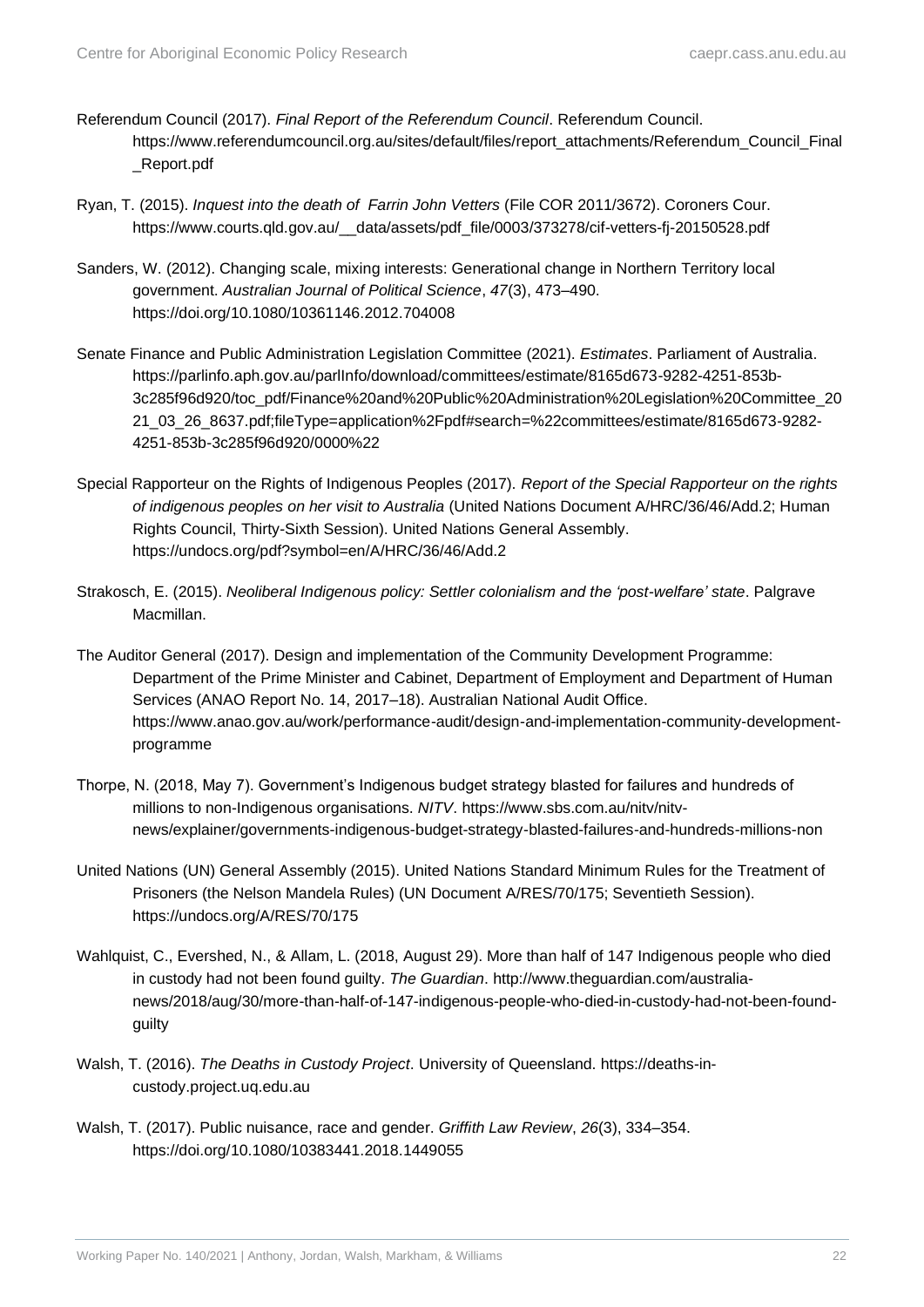- Walsh, T., & Counter, A. (2019). Deaths in custody in Australia: A quantitative analysis of coroners' reports. *Current Issues in Criminal Justice*, *31*(2), 143–163. https://doi.org/10.1080/10345329.2019.1603831
- Williams, M. (2021). *Wambinya 'support': Palliative care needs of Aboriginal and Torres Strait Islander people in prison discussion paper*. National Centre for Cultural Competence.
- Wyatt, K. (2020, June 7). It's important to note that an independent review of the RCIADIC recommendations (conducted in 2017) found that the Australian Government has fully or mostly implemented 91% of recommendations for which it has responsibility. 1/7 [Tweet]. *@kenwyattmp*. https://twitter.com/kenwyattmp/status/1269507631669895169